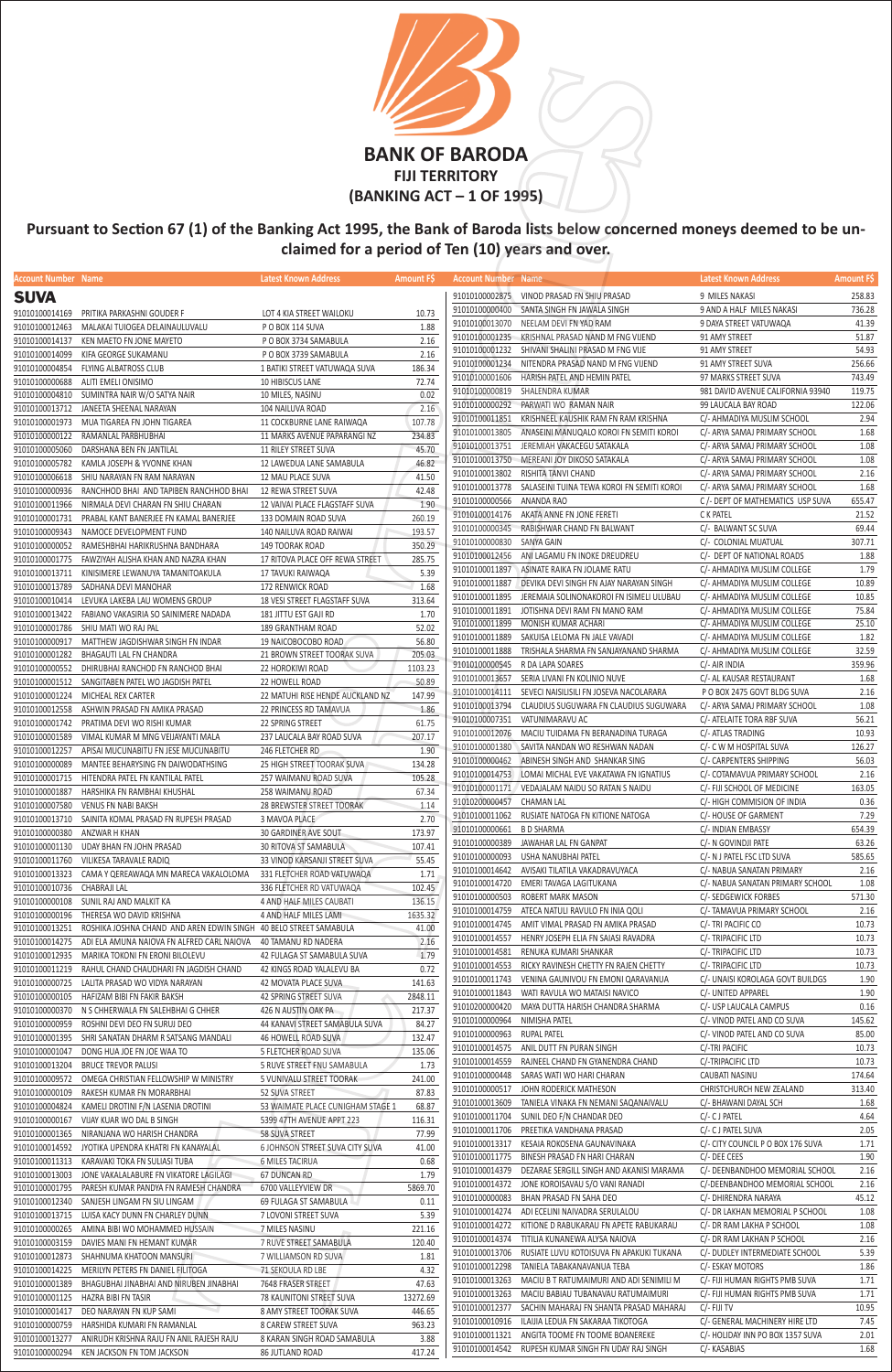| Account Number Name              |                                                                                             | Latest Known Address                                       | <b>Amount FS</b> | <b>Account Number Name</b>       |                                                                                                       | Latest Known Address                                          | <b>Amount FS</b> |
|----------------------------------|---------------------------------------------------------------------------------------------|------------------------------------------------------------|------------------|----------------------------------|-------------------------------------------------------------------------------------------------------|---------------------------------------------------------------|------------------|
|                                  | 91010100005461 NADAWA SDL WOMENS WING                                                       | C/- LOATA VOSANIYAVU                                       | 68.06            | 91010100012399                   | VEENAL ASHITOSH PAL                                                                                   | G P O BOX 11758 SUVA                                          | 1.88             |
| 91010100012332                   | SEMITI CAKACAKA FN MTIELI BOSE                                                              | C/-MINISTRY FOR WORKS                                      | 10.95            | 91010100008327                   | SUVA FIJIAN WOMEN ROADSIDE VENDORS ASS.                                                               | G P O BOX 14626 SUVA                                          | 142.50           |
| 91010100012447                   | JOANA VAKURUKURUYA N ULITA ROKOVAGONA                                                       | C/- MINISTRY OF LABOUR                                     | 18.51            | 91010100000091                   | KRISHNEEL KAUSHAL NARAYAN                                                                             | G P O BOX 14791 SUVA                                          | 73.32            |
| 91010100001965                   | PRADEEP CHAND FN RAM BRIJ                                                                   | C/- MINSTRY OF EDUCATION SUVA                              | 51.44            | 91010100002614                   | LUCIANA RADINITAVEA FN RATU INOKE                                                                     | G P O BOX 16244 SUVA                                          | 43.70            |
| 91010100014602                   | JOTISHMA SWASTIKA NAMBIAR                                                                   | C/- NABUA SANATAN PRIMARY                                  | 2.16             | 91010100003910                   | KAVITA NARAYAN FN ADI NARAYAN                                                                         | G P O BOX 2022 GOVT BLDG SUVA                                 | 41.50            |
| 91010100014648                   | MANASA BAINIMARAMA JNR                                                                      | C/- NABUA SANATAN PRIMARY                                  | 1.08<br>1.08     | 91010100013801                   | RIA ARISHA CHAND FN AVINESH C CHAND                                                                   | <b>GAJI ROAD SAMABULA</b>                                     | 2.16<br>664.97   |
| 91010100014630<br>91010100014649 | MELAIA QARANIVALU TALOGA NIUSORIA<br>ROMULUSE PENI TABAKAU SO ELESI LELEA                   | C/- NABUA SANATAN PRIMARY<br>C/- NABUA SANATAN PRIMARY     | 1.08             | 91010100000063<br>91010100009848 | RAWAMMA WO HANMANTU<br>RAMRAJI PRASAD FN SUKHDEO                                                      | <b>GORRIE STREET SUVA</b><br>GPO BOX 11676 SUVA               | 189.26           |
| 91010100014604                   | SAMUELA NASESE FN MARIKA MUDUNAVUKU                                                         | C/- NABUA SANATAN PRIMARY                                  | 1.08             | 91010100000281                   | AMRITLAL KASABIA FN HARILAL KASABI                                                                    | GPO BOX 167 SUVA                                              | 152.54           |
| 91010100014712                   | MELIKI CAWA SARONI RADINOCO                                                                 | C/- NABUA SANATAN PRIMARY SCH                              | 1.08             | 91010100004214                   | NACOLASENUKUNAWA CHURCH FUND                                                                          | GPO BOX 17113 SUVA                                            | 179.13           |
| 91010100014705                   | ABIGAIL NOMA VALE PICKERING                                                                 | C/- NABUA SANATAN PRIMARY SCHOOL                           | 1.08             | 91010100009870                   | RATU P. JEFFERY B.C. V (M) & MERE VEITUTUKIOLI                                                        | GPO BOX 18610 SUVA                                            | 236.00           |
|                                  | 91010100014722 ANITESH RAJU FN WASANT RAJU                                                  | C/- NABUA SANATAN PRIMARY SCHOOL                           | 0.54             | 91010100011052 SRIDHAR REDDY     |                                                                                                       | HOUSE 36 KIKAU STREET SAMABULA                                | 47.32            |
| 91010100014717                   | BOTEI KOLODISI SO MARISILINA SEILIKU                                                        | C/- NABUA SANATAN PRIMARY SCHOOL                           | 1.08             |                                  | 91010100000971 PRAKASH KUAR FN MAR SINGH                                                              | JITTU ESTATE SAMABULA                                         | 255.31           |
| 91010100014698                   | BUREIA                                                                                      | C/- NABUA SANATAN PRIMARY SCHOOL                           | 1.08             |                                  | 91010100001929 SURUJ KUMARI WO RAM AUTAR                                                              | KALABU HOUSING SUVA                                           | 42.20            |
| 91010100014701                   | ELISHA TEMO FN LACA IDAKUWAQA                                                               | C/- NABUA SANATAN PRIMARY SCHOOL                           | 2.16             |                                  | 91010100011161 KILIONI BAINIVALU F/N KILIONI BAINIVALU                                                | KALEKANA LAMI                                                 | 4.90             |
| 91010100014707                   | EMANUEL HEMANT KUMAR FN HARI PRASAD                                                         | C/- NABUA SANATAN PRIMARY SCHOOL                           | 5.39             | 91010100014171                   | MALELI MANA                                                                                           | KHALSA ROAD NASINU                                            | 10.73            |
| 91010100014714                   | IVAMERE LITI SALKABULA FN JONACANI SALABULA                                                 | C/- NABUA SANATAN PRIMARY SCHOOL                           | 2.16             | 91010100000098                   | PARMANAND                                                                                             | KOROGANGA NAUSORI                                             | 162.68           |
| 91010100014704                   | JOSATEKI LEWENISIGA                                                                         | C/- NABUA SANATAN PRIMARY SCHOOL                           | 1.08             | 91010100013799                   | LOSANA TAUFA B. TUYAGANO FN FILIPE                                                                    | LAKEBA STREET SAMABULA                                        | 1.68             |
| 91010100014706                   | JOSEPH SAVE ANDERSON FN NOA TAVIWAKA                                                        | C/- NABUA SANATAN PRIMARY SCHOOL                           | 5.39             | 91010100011260                   | PRITIKA PRIYA DARSHNI FN KALIKA PRASAD                                                                | LOT 1 DUILOMALOMA DAVUILEVU                                   | 0.15             |
| 91010100014718                   | KESAIA AKANISI RAILALA SO MARICA LEBA                                                       | C/- NABUA SANATAN PRIMARY SCHOOL                           | 1.08             | 91010100006108                   | VENSITA MORREL, TUPOU N & ELENOA V                                                                    | LOT 102 STG 2 NEPANI NASINU                                   | 111.94           |
| 91010100014700                   | MACA LOMANI NAILUVE TEMO                                                                    | C/-NABUA SANATAN PRIMARY SCHOOL                            | 2.16             | 91010100011134                   | ATELINA MARAMA VAKATAWA                                                                               | LOT 12 DUNA CRESCENT NAVEIWAKAU                               | 3.34             |
| 91010100014699                   | PIO TOME MASAU FN TOME MASAU                                                                | C/- NABUA SANATAN PRIMARY SCHOOL                           | 1.08             | 91010100004775                   | VEENAL V DEVI FN VIRENDRA KUMAR                                                                       | LOT 13 DAVUILEVU STAGE2                                       | 75.00            |
| 91010100014715                   | SAMEER SHAHIL SINGH FN SALESH SINGH                                                         | C/- NABUA SANATAN PRIMARY SCHOOL                           | 2.16             | 91010100014247                   | DANIAL SINGH FN DEWA NAND SINGH                                                                       | LOT 16 TOMANU RD                                              | 2.16             |
| 91010100014703                   | TANIELA RAILEQE SO LILIETA RADINITAI                                                        | C/- NABUA SANATAN PRIMARY SCHOOL                           | 1.08             | 91010100012380                   | SHAZEEYA SHAHEED FN MOHAMMED SAHEED                                                                   | LOT 2 BAKSHI PLACE NAKASI                                     | 10.95            |
| 91010100012283                   | RITISHA MANSI SESAIYA M MNF VIKASHNI                                                        | C/-NASINU SANGAM                                           | 10.93            | 91010100013661                   | DOPSHIKA RAM FN SANT RAM                                                                              | LOT 2 RAM BISSESSAR RD                                        | 1.68             |
| 91010100012009                   | AVIKASH BIKASH RAI FN RAI KAMLESH PARKASH                                                   | C/- NASINU SANGAM SCHOOL                                   | 1.90             |                                  | 91010100007897 SEMISI TURAGAVAKACAVA                                                                  | LOT 20 SOTUTU PLACE NABUA                                     | 95.27            |
| 91010100012486                   | ADI VIKA CAUNILAWA MATAITINI                                                                | C/- NLTB G P O BOX 116 SUVA                                | 1.88             | 91010100007741                   | UMANGALLA MANI RYAN & NAGAMA                                                                          | LOT 21 NAOCOVUAKA RD NASINU                                   | 184.95           |
| 91010100012367                   | QOLINIWASA MERI MN VANI VULA                                                                | C/- PITA SAVURO WATER RATES OFFICE                         | 10.95            | 91010100014709                   | ABRAHAM SANEHI FN RAM SANEHI                                                                          | LOT 22 CAUBATI SUB STAGE 2 NASINU                             | 1.68             |
| 91010100014295                   | ILIKI RAVULA                                                                                | C/- MARKET COMMUNITY POST                                  | 1.68             | 91010100011297                   | VIMAL RAJ SINGH FN BRIJ RAJ SINGH                                                                     | LOT 288 NAVOSAI RD NARERE NASINU                              | 2.01             |
|                                  | 91010100014292 KENI DAKUIDREKETI DAKULIGA                                                   | C/- MARKET COMMUNITY POST                                  | 1.68             | 91010100002619                   | AFZAL NISHA FN MOHD YASENM KHAN                                                                       | LOT 3 BURETA STREET SAMABULA                                  | 1732.54          |
| 91010100014293                   | LASENIA SOKOMURI                                                                            | C/- MARKET COMMUNITY POST                                  | 1.68             | 91010100012208                   | PRANITA PREETIKA LATA                                                                                 | LOT 3 CHANDRIKA FEEDER RD RARALEVU NAUSORI                    | 1.90             |
| 91010100001062                   |                                                                                             |                                                            | 150.31           | 91010100009919                   |                                                                                                       |                                                               | 86.00            |
|                                  | BABU SINGH FN FIJU LAL                                                                      | C/-PRIME MINISTERS OFFICE GOVT BULDG                       |                  |                                  | MOHAMMED FARUK F/N MOHAMMED HASSAN                                                                    | LOT 30 TOVATA ROAD SUVA                                       |                  |
| 91010100013540                   | AKOSITA BATINA BULIMAIVALE GUDRU                                                            | C/- PT VISHNU DEO MEMORIAL SCHOOL                          | 1.70             | 91010100004933                   | TILIVA WOMENS CLUB                                                                                    | LOT 30 VERE ROAD LBE SUVA                                     | 110.42           |
| 91010100013539                   | ASMITA GOUNDAR FN JONNIE SAMI                                                               | C/- PT VISHNU DEO MEMORIAL SCHOOL                          | 1.70             | 91010100012337                   | SENIBUA S. K. MNG LITIANA C KOMAIWAI                                                                  | LOT 31 LAKEBA STREET                                          | 1.91             |
| 91010100013542                   | WAISALE TULAGI DRAVIKULA FN JOVILISI KOLI                                                   | C/- PT VISHNU DEO MEMORIAL SCHOOL                          | 1.70             | 91010100012334                   | LITIANA CAGINITOBA KOMAIWAI                                                                           | LOT 31 LAKEBA STREET SAMABULA                                 | 1.91             |
| 91010100014417<br>91010100014369 | AMAN PRASAD MAHARAJ                                                                         | C/- RAM LAKHAN PRIMARY SCHL<br>C/- RAM LAKHAN PRIMARY SCHL | 10.73            | 91010100013215                   | ROMA RADHIKA LAL FN JAI LAL                                                                           | LOT 31 PILLING RD NASINU<br>LOT 33 SANTA BEN RD VATUWAQA      | 1.73             |
|                                  | KAJOL LINGAM<br>91010100014653 ALEX RAVULA VULOKO SO ANITIELU TAVUKI                        | C/- RAM LAKHAN PRIMARY SCHOOL                              | 2.16             |                                  | 91010100012797 SUNITA DEVI PRASAD FN RAM LAKHAN<br>91010100011962 MELAIA EPI TUBUNA FN ANARE VALEKAVA |                                                               | 3.62             |
|                                  |                                                                                             |                                                            | 1.08<br>10.73    |                                  |                                                                                                       | LOT 34 SUKANAIVALU ROAD NABUA SUVA                            | 1.90             |
|                                  | 91010100014380 HARYANTO ROBIN ANDREW FN ANDREW JAMES                                        | C/-RAM LAKHAN PRIMARY SCHOOL                               |                  |                                  | 91010100007455 RAM RAJI FN JAG DEO                                                                    | LOT 37 MATUA ROAD NEPANI NASINU<br>LOT 39 AIDNEY RD           | 74.47            |
|                                  | 91010100014443 ROXINTHA T E FERXYAN DETENAMO<br>91010100014414 CLARE ANE FONG FN PETER FONG | C/- SAMABULA PRIMARY SCHL SUVA                             | 2.16             |                                  | 91010100013430 LUSIANA WAINISAU BUTUIVALU<br>91010100007906 EDWARD PRASAD FN PETER SOHAN PRASAD       |                                                               | 1.70<br>1103.79  |
|                                  |                                                                                             | C/- SAMABULA PRIMARY SCHOOL                                | 10.73            |                                  |                                                                                                       | LOT 4 AMPUTCH ST TAMAVUA                                      | 199.86           |
| 91010100014457                   | RO VILIAME RAVULO S W MATAITINI TAWAKE                                                      | C/- SAMABULA PRIMARY SCHOOL                                | 2.16             | 91010100008954                   | MATAQALI VATUKATIA CLUB                                                                               | LOT 41 NARANJI STREET TAMAVUA                                 |                  |
| 91010100014097                   | CAVUSIKOA VAKAMOCE FN LEDUA CIRI                                                            | C/- SKM COLLEGE                                            | 5.39             | 91010100007759                   | MARAIA ADIKULA & TARISI T TOKALA                                                                      | LOT 41 WAINIVULA RD CAUBATI                                   | 166.00           |
| 91010100014086                   | VILIAME LEDUA FN KELESI<br>JOELI BILI FN JEREMAIA MISIKI                                    | C/-SKM COLLEGE                                             | 2.16             | 91010100013356<br>91010100014113 | RACHEL ROVISMA SINGH                                                                                  | LOT 464 SAVAI PLC MAKOI                                       | 1.70             |
| 91010100014168<br>91010100014152 | KAITU FN YOGESH CHAND                                                                       | C/- SKM COLLEGE SAMABULA                                   | 2.16<br>2.16     | 91010100014141                   | VAGUNA RAVULA FN CHRISTOPHER<br>ADI EVA MAITOGA FN PAULA NAVURAIKORO                                  | LOT 5 KUVULA STREET NEWTOWN NASINU                            | 2.16<br>2.16     |
| 91010100014144                   | VAKACEGU KOTOBALAVU NAUA                                                                    | C/- SKM COLLEGE SAMABULA<br>C/- SKM COLLEGE SAMABULA       | 2.16             | 91010100002998                   | DIWALI BEN MAISURIA FN PARAGBHAI PRABHU                                                               | LOT 5 MLES TACIRUA                                            | 324.87           |
| 91010100014106                   | ANTONIO JAMES MARAVU FN JOPE MARAVU                                                         | C/- SKM COLLEGE SAMABULA                                   | 2.16             | 91010100004251                   | PARBIN RAJ FN RAJENDRA AND SUBHASHNI DEVI                                                             | LOT 5 WAINIVULA ROAD<br>LOT 5 YASIYASI ROAD NASINU            | 1113.41          |
| 91010100014087                   | TIMOCI WAQABACA                                                                             | C/- SKM COLLEGE SAMABULA                                   | 2.16             |                                  | 91010100012130 NITEESHA RAM FN LEKH RAM                                                               |                                                               | 0.13             |
| 91010100014523                   | DITTYA NISCHAL SINGH FN BABU DHARAM SINGH                                                   | C/- SSM PRIMARY SCHOOL                                     | 2.16             | 91010100001580                   |                                                                                                       | LOT 50 VO PLACE VALELEVU<br>LOT 58 WAIDRANU RD STAGE 1 NARERE | 959.52           |
| 91010100014501                   | JERRY KALOKALO VOLAU                                                                        | C/- SSM PRIMARY SCHOOL                                     | 2.16             | 91010100004532                   | NILESH CHAND FN SUBHAG CHAND<br>UMESH KUMAR FN SHIU NARAYAN                                           | LOT 6 VERE ROAD LAUCALA BEACH                                 | 32800.00         |
| 91010100014536                   |                                                                                             | C/- SSM PRIMARY SCHOOL                                     | 2.16             | 91010100001454                   | SODRA BIBI WO SHAUKAT ALI                                                                             | LOT 61 DAMU ROAD NEPANI                                       | 46.50            |
| 91010100014526                   | KAJAL KARINA DEVI FN DHARMENDRA PRASAD<br>KAVITESH RAHUL SHANDIL                            |                                                            | 2.16             | 91010100007750                   | SURESH PRASAD FN NARAYAN PRASAD                                                                       |                                                               | 91.83            |
| 91010100014505                   | KISSAN PRASAD LAL FN SHAMBHU LAL                                                            | C/- SSM PRIMARY SCHOOL<br>C/- SSM PRIMARY SCHOOL           | 2.16             | 91010100008882                   | RIJIASA SAVU F/N SEMESA VADIGA                                                                        | LOT 66 MAKOI<br>LOT 69 STAGE 8C BROWNI RAIWAQA                | 5.27             |
| 91010100014516                   | LUSIANA FN BARANIKO NAMANOKU                                                                | C/- SSM PRIMARY SCHOOL                                     | 2.16             | 91010100012199                   | MELE OFA SENIREWA M FN JOSONI                                                                         | LOT 8 LAKEBA STREET                                           | 1.86             |
| 91010100014531                   | MEHUL MITESH KUMAR FN MANOJ KUMAR                                                           | C/- SSM PRIMARY SCHOOL                                     | 2.16             | 91010100012198                   | MERESEINI TAGILALA WO JOSONI                                                                          | LOT 8 LAKEBA STREET                                           | 1.86             |
| 91010100014528                   | NISHIKA NEHARIKA CHAND FN ATISH CHAND                                                       | C/- SSM PRIMARY SCHOOL                                     | 2.16             | 91010100012384                   | SAMISONI ULITU                                                                                        | LOT 88 VEAITI PLC                                             | 10.78            |
| 91010100014507                   | RAINA SHARMA FN SACHINDRA NAND SHARMA                                                       | C/- SSM PRIMARY SCHOOL                                     | 2.16             | 91010100012751                   | PRITIKA PRITESHMA KUMAR FN SHAILANDRA                                                                 | LOT 9 RATU DOVI RD                                            | 1.82             |
| 91010100014519                   | RAVANA RUTANA FN JAMIE NIEL RUTANA                                                          | C/- SSM PRIMARY SCHOOL                                     | 2.16             | 91010100004911                   | AKUILA VODOTAGITAGI F/N VILIAME VULA                                                                  | LOT 93 SAWAU ROAD, BAY VIEW HEIGHTS                           | 57.95            |
|                                  | 91010100014527 SAINIMERE TINAISAI FN TEVITA ULUILAKEBA                                      | C/- SSM PRIMARY SCHOOL                                     | 2.16             | 91010100000591                   | KAMLA WATI WO MITLAL                                                                                  | MILVERTON ROAD RAIWAQA                                        | 54.14            |
|                                  | 91010100014532 SHAHEEL SHAMAL KUMAR FN ABHINESH KUMAR                                       | C/- SSM PRIMARY SCHOOL                                     | 2.16             | 91010100009287                   | NAQOROKOTO FAMILY CLUB                                                                                | NAIVIKINIKINI LAMI POST OFFICE                                | 573.69           |
| 91010100014533                   | SHALVISH RITIK KUMAR                                                                        | C/- SSM PRIMARY SCHOOL                                     | 2.16             | 91010100008590                   | ADEND PRASAD AND PREMILA PRASAD                                                                       | <b>NAKASI</b>                                                 | 0.73             |
| 91010100014506                   | SHAVIN SHARMA FN SACHINDRA NAND SHARMA                                                      | C/- SSM PRIMARY SCHOOL                                     | 2.16             | 91010100000397                   | RAMENDRA SO SAHADEO                                                                                   | NAKAULEVU INDIAN SCHOOL                                       | 159.90           |
|                                  | 91010100014524 SHRINAL SHRISHNEEL DEO FN SACHIN DEO                                         | C/- SSM PRIMARY SCHOOL                                     | 2.16             | 91010100003662                   | SADHNA DEVI NAND FN SHYAM NAND                                                                        | NASINU RD VALELEVU                                            | 176.52           |
|                                  | 91010100014502 SOHANA SITAL CHAND FN VIREND CHAND                                           | C/- SSM PRIMARY SCHOOL                                     | 2.16             | 91010100001754                   | SHAKUNTALA DEVI WO DHIREN KUMAR                                                                       | NASINU ROAD 9 MILES                                           | 64.36            |
|                                  | 91010100014535 SUZANE SHIWANI DEVI DO BABITA DEVI                                           | C/- SSM PRIMARY SCHOOL                                     | 2.16             | 91010100000750                   | NAKAULEVU FAMILY CLUB                                                                                 | NAVUTULEVU                                                    | 47.19            |
| 91010100014509                   | TEVITA VULI VOLAU FN SAILOSI                                                                | C/- SSM PRIMARY SCHOOL                                     | 2.16             | 91010100001033                   | RONIKA RANJINI CHANDRA M MNG CHAN                                                                     | P A VIVIA NAITASIRI                                           | 76.43            |
| 91010100014538                   | VISHEK DEO FN VISHNU DEO                                                                    | C/- SSM PRIMARY SCHOOL                                     | 2.16             | 91010100000756                   | DIWALIBEN FN VALLABHAI PATEL                                                                          | P O BOX 12110 SUVA                                            | 23519.83         |
| 91010100014641                   | ATELAITE KOTO FN KALEVETI VODO                                                              | C/- SUVA SANGAM COLLEGE                                    | 2.16             | 91010100012810                   | ASAD ALI FN AIYAZ ALI                                                                                 | PO BOX 217 NAVUA                                              | 7.91             |
| 91010100014637                   | NAVNEEL ALI FN HASSAN ALI                                                                   | C/- SUVA SANGAM COLLEGE                                    | 2.16             | 91010100002057                   | GABRIEL SINGH FN SINGH                                                                                | PO BOX 785 SAMABULA                                           | 91.49            |
| 91010100014635                   | SANISH PRANESH KUMAR CHAUDARY                                                               | C/- SUVA SANGAM COLLEGE                                    | 2.16             | 91010100014769                   | SHALVEEN KUMAR FN DEO NAND                                                                            | PO BOX 1002 LABASA                                            | 1.68             |
| 91010100014634                   | SULIASI SOQONATABUA FN PITA TIQANATABUA                                                     | C/- SUVA SANGAM COLLEGE                                    | 2.16             | 91010100011115                   | MOHAMMED AZIM SHAH FN MOHAMMED SHAH                                                                   | PO BOX 10126 LBE NASINU                                       | 1.92             |
| 91010100014643                   | UNAL DEV LAL FN SAMBHU LAL                                                                  | C/- SUVA SANGAM COLLEGE                                    | 2.16             | 91010100012971                   | MONISH RAM FN TOTA RAM                                                                                | PO BOX 10166 LBE NASINU                                       | 1.79             |
| 91010100001691                   | HEMANT KUMAR KANTILAL FN KANTILAL                                                           | C/- T GOPAL AND CO                                         | 53.18            | 91010100012973                   | SANJESH APPANA FN HEMANT APPANA                                                                       | PO BOX 10166 LBE NASINU                                       | 1.79             |
| 91010100013681                   | AVISHEK AVINAY PRASAD FN NIKESH PRASAD                                                      | C/- TAMAVUA PRIMARY SCH                                    | 1.08             | 91010100012980                   | VIJENDRA RAJ FN MANIRAJ                                                                               | PO BOX 10166 LBE NASINU                                       | 1.79             |
| 91010100013735                   | SALOTE LEILANI FN MALAKAI                                                                   | C/- TAMAVUA PRIMARY SCH                                    | 2.16             | 91010100001070                   | PRABHA BEN W/O NATWAR LAL & MANI BE                                                                   | P O BOX 1029 SUVA                                             | 1.49             |
| 91010100013736                   | SITIVENI KOTOBALAVU DELAIVATOA                                                              | C/- TAMAVUA PRIMARY SCH                                    | 7.53             | 91010100012366                   | INOKE VAKARARAWA S/O RIGIETA MARA                                                                     | P O BOX 10693 SUVA                                            | 10.95            |
|                                  | 91010100014762 ANARE BANA FN INIA QOLI                                                      | C/- TAMAVUA PRIMARY SCHOOL                                 | 2.16             |                                  | 91010100001801 PREM CHAND AND SARAS WATI WO PREM                                                      | PO BOX 107 SUVA                                               | 94.21            |
|                                  | 91010100014730 ANISH CHANDRA FN SUBHAS CHANDRA                                              | C/-TAMAVUA PRIMARY SCHOOL                                  | 10.73            |                                  | 91010100012436 SANJESHNI SANDHIYA SINGH FN JAGDISH                                                    | P O BOX 10792 LBE NASINU                                      | 1.88             |
|                                  | 91010100013764 RISHAN RONALD PRASAD FN RAM NARAYAN                                          | C/-TAMAVUA PRIMARY SCHOOL                                  | 5.39             |                                  | 91010100000079 ARTI PATEL WO MANISH PATEL                                                             | P O BOX 1087 SUVA                                             | 3081.04          |
| 91010100014738                   | ABSHIK SINGH FN AVINESH SINGH                                                               | C/- TAMAVUA PRIMARY SHCOOL                                 | 6.47             | 91010100006215                   | RAJ KUARI FN KARU                                                                                     | P O BOX 11051 LAUCALA BEACH ESTATE                            | 1063.05          |
|                                  | 91010100014742 AVISHEK AVENAY PRASAD FN VIKESH                                              | C/-TAMAVUA PRIMARY SHCOOL                                  | 5.39             | 91010100011781                   | DEO RAJ FN DHARAM RAJ                                                                                 | P O BOX 1119 NAUSORI                                          | 1.90             |
| 91010100014043                   | ILAITIA SERU FN APOLOSI BOSE                                                                | C/- DEENBANDHOO MEMEORIAL SCHOOL                           | 2.16             | 91010100012365                   | SANJESHNI LATA FN JAMUNA PRASAD                                                                       | P O BOX 11251 MAKOI                                           | 0.55             |
| 91010100014038                   | KELLY RYU FN RYU YONG CHAN                                                                  | C/- DEENBANDHOO MEMEORIAL SCHOOL                           | 2.16             |                                  | 91010100011735 ADI EKARI BALENAMATAU RAMENAWA DROSE                                                   | P O BOX 11346 NADI AIRPORT                                    | 1.90             |
| 91010100014022                   | MEREWAI RACHEL LABALABA                                                                     | C/- DEENBANDHOO MEMEORIAL SCHOOL                           | 2.16             |                                  | 91010100014072 SHRI EMITESH NARAYAN REDDY                                                             | P O BOX 1135 SUVA                                             | 2.16             |
|                                  | 91010100014025 STUART HONIMAE FN JOHNSON HONIMAE                                            | C/- DEENBANDHOO MEMEORIAL SCHOOL                           | 2.16             | 91010100012767                   | ARUN DEO SHARMA F/N SHIU KUMAR                                                                        | PO BOX 114 NABUA                                              | 1.82             |
|                                  | 91010100014041 WAISEA WAIMARO FN PENIASI WAIMARO                                            | C/- DEENBANDHOO MEMEORIAL SCHOOL                           | 2.16             | 91010100012393                   | SHELLINI VIKASHNI PRASAD FN UDAY PRASAD                                                               | POBOX 114 NABUA                                               | 21.92            |
| 91010100013871                   | JOHNSON HONIMAE JNR FN JOHNSON HONIMAE                                                      | C/- DEENBANDHOO MEMORIAL SCHOOL                            | 2.16             | 91010100003620                   | ACS SIXERS OF 90S DECADE                                                                              | POBOX 114 SUVA                                                | 2139.51          |
| 91010100013865                   | RUA VIKA FN WAQA TAKAI                                                                      | C/- DEENBANDHOO MEMORIAL SCHOOL                            | 2.16             | 91010100000076 SAVITA MISTRY     |                                                                                                       | P O BOX 1145 SUVA                                             | 4762.28          |
| 91010100013714                   | CEMA VAKANAVUE VILA FN PONIPATE VULA                                                        | C/- DUDLEY INTERMEDIATE SCHOOL                             | 5.39             |                                  | 91010100013278 SHESTA SHWANTI RAJU                                                                    | P O BOX 11598                                                 | 3.88             |
| 91010100013717                   | ILISAPECI CAKAU VAKATALESAU FN TEVITA                                                       | C/- DUDLEY INTERMEDIATE SCHOOL                             | 2.16             | 91010100013716                   | TIMALETI TALAI CAKAU KILA VAKATALESAU                                                                 | P O BOX 11652 SUVA                                            | 2.16             |
| 91010100013703                   | JOELI TEMO KOTOISUVA FN FERETI LIOISE                                                       | C/- DUDLEY INTERMEDIATE SCHOOL                             | 2.16             | 91010100011727                   | LEDUA RUPENI FUAKI FN ERONI FUAKI                                                                     | P O BOX 11695 TAMAVUA SUVA                                    | 1.90             |
| 91010100013164                   | JABBAR ALI FN ABBAS ALI                                                                     | FLAT 1 90 LAKEBA ST SAMABULA                               | 99.87            | 91010100000069                   | KOLINIO QIO                                                                                           | P O BOX 1199 SUVA                                             | 47.44            |
|                                  | 91010100001911 SESHU BABU AKULA                                                             | FLAT 2 FTA BLDG KNOLLY STREET SUVA                         | 633.34           | 91010100001732                   | RANIKETH RAMNESH PRASAD MN SULOCHNA DEVI P O BOX 1199 SUVA                                            |                                                               | 163.94           |
| 91010100013001                   | VILIAME VUNINI MN LEONA                                                                     | FLR 6 CIVIC TOWER SUVA                                     | 142.60           | 91010100000539                   | RONALD LIONEL TOLLEMACHE                                                                              | P O BOX 12 AUCKLAND NEW ZEALAND                               | 369.07           |
| 91010100012704                   | I TAUKEI STUDENT NURSES ASSOCIATION                                                         | FNU SCHOOL OF NURSES                                       | 131.00           | 91010100001872                   | VASANT RAI ATF RINA BEN FN VASANT RAI                                                                 | P O BOX 12097 SUVA                                            | 1766.28          |
| 91010100000488                   | SAVITA BEN WO RAMU BHAI MISTRY                                                              | G P O BOX 1145 SUVA                                        | 6021.40          | 91010100000757                   | HEMLATA WO MAHENDRA KUMAR PATEL                                                                       | P O BOX 12110 SUVA                                            | 2956.81          |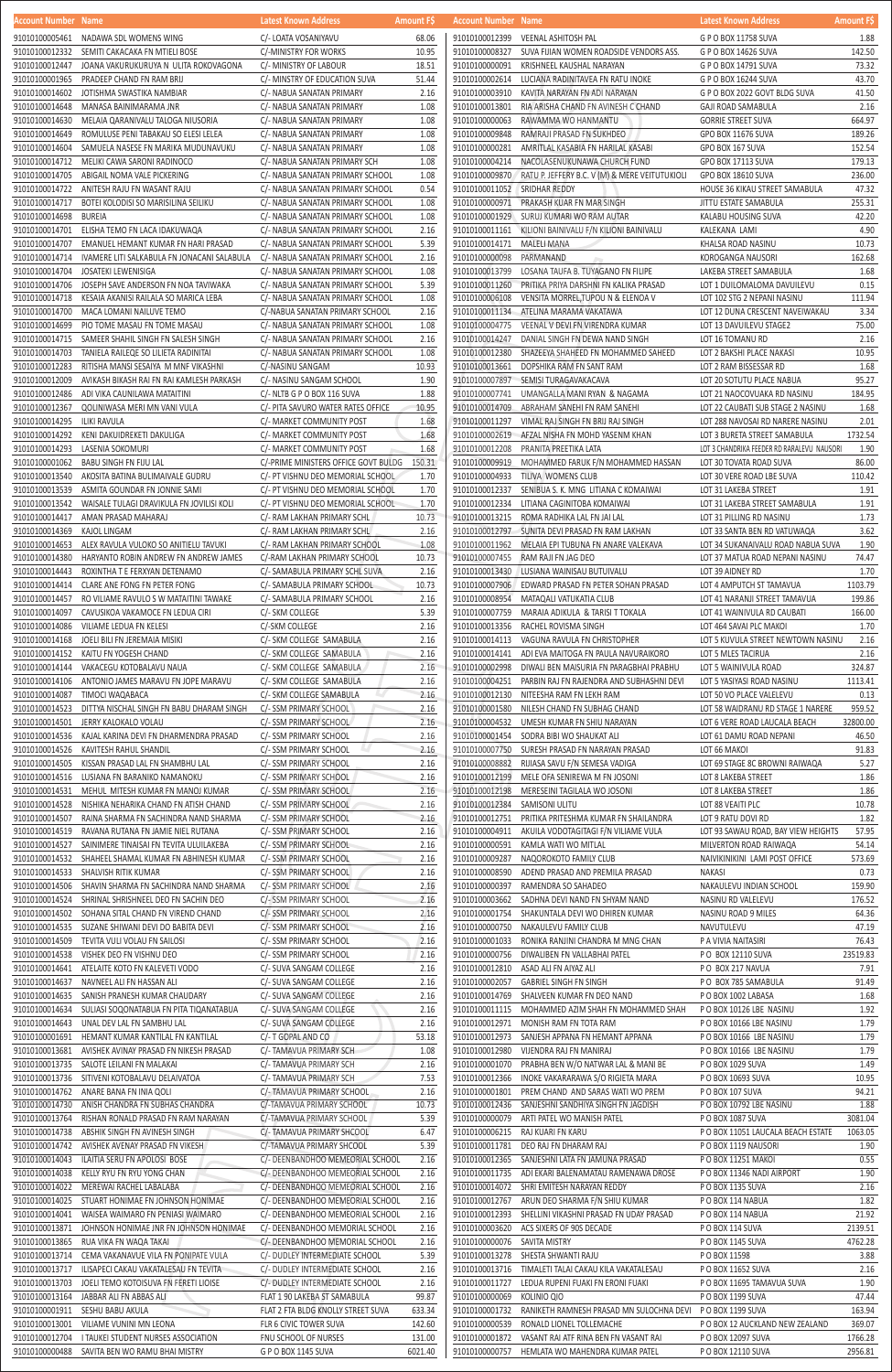| Account Number Name          |                                                                                   | Latest Known Address                  | <b>Amount FS</b> | <b>Account Number Name</b>   |                                                                       | Latest Known Address              | <b>Amount FS</b> |
|------------------------------|-----------------------------------------------------------------------------------|---------------------------------------|------------------|------------------------------|-----------------------------------------------------------------------|-----------------------------------|------------------|
| 91010100011073 ARTIKA WASHNI |                                                                                   | P O BOX 1215 NABUA                    | 2.01             |                              | 91010100011911 AVINESH MURGESSAR FN MURGESSAR                         | P O BOX 579 SUVA                  | 2.36             |
| 91010100012488               | POLIVOLI SABETA WO JIMI TOLIVA                                                    | P O BOX 12246 SUVA                    | 1.88             | 91010100011264               | SUSHIL KUMAR CHANDRA                                                  | P O BOX 59 SUVA                   | 2.01             |
|                              | 91010100001345 SNEHAL JARIWALA M MNG KALPANA BEN                                  | P O BOX 12264 SUVA                    | 289.33           | 91010100011825               | VIKASH KUMAR FN BHISAM KUMAR                                          | P O BOX 59 SUVA                   | 1.90             |
|                              | 91010100001091 RAVINDRA LAL FN LAXMAN BHAI &                                      | P O BOX 12322 SUVA                    | 107.76           | 91010100009926               | ASHULA ANJANI SINGH & UMA WATI                                        | P O BOX 6029 NASINU               | 116.00           |
| 91010100012850               | DUAVATA CLUB                                                                      | P O BOX 1237 NAUSORI                  | 97.20            | 91010100014678               | NEHA LAL FN AJAI LAL                                                  | C/- RAM LAKHAN LAKHAN SCH         | 1.62             |
| 91010100012347               | RAJNEEL PRAKASH DEO FN BRAM DEO                                                   | P O BOX 12454 SUVA                    | 10.95            | 91010100014315               | ALICIA DALTON FN PRANESH DALTON                                       | P O BOX 6197 SAMABULA             | 2.16             |
|                              | 91010100001502 SHARON CHAND AND SATISH CHAND                                      | P O BOX 12818 SUVA                    | 190.75           |                              | 91010100014318 SEVARO SIGASIGA BATICAGO                               | P O BOX 6197 SAMABULA             | 2.16             |
| 91010100012847               | NAVNEEL NITESH NAND FN DEWA NAND                                                  | PO BOX 1283 NABUA                     | 1.81             |                              | 91010100014321 TEVINA SAMANTHA MAU FN MAU PENISULA                    | P O BOX 6197 SAMABULA             | 2.16             |
| 91010100001779               | IMRAZ ALSHAD ALI FN MEHBOOB RAHAM ALI                                             | P O BOX 12834 SUVA                    | 99.04            | 91010100001464               | UGESH PRASAD FN SUGEN PRASAD                                          | P O BOX 6268 VALELEVU NASINU      | 55.22            |
| 91010100014211               | EVANSHIKA V KUMAR FN KISHORE KUMAR DEWAN                                          | P O BOX 12967 SUVA 7 MILES NARERE     | 5.39             |                              | 91010100014481 SHAHIL SONAL SINGH FN SATISH NARAYAN SINGH             | P O BOX 6422 NASINU               | 1.68             |
| 91010100001531               | ASHWINDRA AMIT NARAYAN FN RUP NARAYAN                                             | P O BOX 13312 SUVA                    | 95.31            | 91010100009173               | BHAN CHANDRA F/N MUNI RAM                                             | P O BOX 6542 SUVA                 | 12.00            |
| 91010100012335               | ENESI WAQANISAU FN ENESI WAQANISAU NO II                                          | P O BOX 1369 NABUA                    | 0.13             | 91010100011256               | REMI BOSEIROMA CAMA FN LUI DRUGUWATOBA                                | P O BOX 6628 VALELEVU SUVA        | 2.01             |
| 91010100012453               | MIRIAMA RABUAWATI QARAU TUILAILAI FN SEMESA QARAU PO BOX 14233 SUVA               |                                       | 1.88             | 91010100001187               | MAN KUMARI WO LALTA PRASAD                                            | PO BOX 6716 NASINU                | 58.51            |
|                              | 91010100009532 TAVUALEVU SUVA COMMUNITY                                           | P O BOX 14268 SUVA                    | 41.30            | 91010100011739               | ROSHNI DEVI FN RAM PRASAD                                             | P O BOX 6750 NASINU               | 1.90             |
| 91010100001302               | MAHENDRA LAL FN SUKH RAJ                                                          | P O BOX 14423 SUVA                    | 81.91            |                              | 91010100001680 SHIU MATI WO MANI RAM                                  | P O BOX 6810 NASINU               | 48.27            |
| 91010100011183               | SHERON PILLAY FN NARENDRA PILLAY                                                  |                                       | 45.12            | 91010100003323               |                                                                       |                                   | 54.41            |
|                              |                                                                                   | P O BOX 14944 SUVA                    |                  |                              | SATISH DEO FN RISHI DEO                                               | P O BOX 6822 NASINU               |                  |
| 91010100001793               | MAHESH KUMAR FN KRISHNA NAND                                                      | P O BOX 15042 SUVA                    | 224.11           | 91010100002153               | MOHAMMED ASIM FN MUBARAK ALI                                          | P O BOX 7027 VALELEVU             | 43.54            |
| 91010100009720               | DHURUP CHAND FN RAM SARUP                                                         | P O BOX 15243 SUVA                    | 109.21           | 91010100001336               | ZAHIDA BIBI WO RAZAK ALI                                              | P O BOX 7027 VALELEVU NASINU      | 46.47            |
| 91010100012809               | RATI KUMARI RAM WO DR BIJEND PRASAD RAM                                           | P O BOX 16316 SUVA                    | 191.00           | 91010100011918               | <b>IRFAN SHAHID ALI FN ANWAR ALI</b>                                  | P O BOX 724 SUVA                  | 2.02             |
| 91010100012681               | PRIYA NEELAM PRATAP F/N DEWENDRA                                                  | P O BOX 16345 SUVA                    | 1.84             | 91010100011859               | LEBA SOKOILEVUKA                                                      | P O BOX 7706                      | 1.90             |
| 91010100007336               | AMI CHAND FN K LAL AND MUKESH CHAND                                               | P O BOX 16359 SUVA                    | 50.51            | 91010100003594               | SUDHATA PRASAD FN GIRDARI PRASAD                                      | P O BOX 7790 NASINU               | 145.27           |
| 91010100001296               | NAYANA JAMNADAS WO DILIP JAMNADAS AND                                             | P O BOX 170 SUVA CO ARVIND J TOPIWALA | 64.25            | 91010100012382               | SUSANA QARANIVALU FN MELI TAMANISAU                                   | P O BOX 7937 VALELEVU             | 5.59             |
| 91010100012010               | SERUWAIA M BECI FN SAVANAIA Q BECI                                                | P O BOX 17058 SUVA                    | 1.90             | 91010100013660               | SUBHASNI GOUNDER FN NADESAN GOUNDER                                   | P O BOX 800 NABUA                 | 1.68             |
|                              | 91010100011275 AMITEESH JEET FN CHANDAR JEET                                      | P O BOX 17358 SUVA                    | 2.01             | 91010100001820 CLIVE AMPUTCH |                                                                       | P O BOX 808 NABUA                 | 235.44           |
|                              | 91010100012901 SULIASI TILATILABITU MATASAWALEVU FN PENI                          | P O BOX 17365 SUVA                    | 1.81             |                              | 91010100001791 BHAGWAN PRASAD FN RAM DEO                              | PO BOX 8111 SUVA                  | 90.83            |
|                              | 91010100009347 SURAJLAL FN SUKHRAJ                                                | P O BOX 177 NABUA                     | 0.10             |                              | 91010100011846 LAKEET ARYAN PILLAY MNR AND FNG SANJEEV                | P O BOX 8118 NAKASI               | 1.90             |
|                              | 91010100011974 ASHMIKA LAL FN MANOHAR JAYANTO LAL                                 | P O BOX 17955 SUVA                    | 4.99             |                              | 91010100012336 SUNIA MATANISIGARU FN TOMASI DROYA                     | P O BOX 816 NABUA                 | 10.95            |
|                              | 91010100003618 MATAQALI NAVESI SUVA                                               | P O BOX 17999 SUVA                    | 364.70           |                              | 91010100012313 LAWRENCE AMIT KUMAR FN VJAY KUMAR                      | P O BOX 8497 NAKASI               | 10.95            |
| 91010100011969               | JOSAIA CAMA FN PITA VULILEA                                                       | P O BOX 18179 SUVA                    | 1.90             | 91010100000041               | POOJA FN NALIN PATEL                                                  | PO BOX 855 SUVA                   | 613.66           |
| 91010100012125               | RONALD RONESH KUMAR FN KISHORE KUMAR                                              | P O BOX 20 NABUA                      | 0.05             |                              | 91010100014226 ZARINA BEGUM ALI FN SHER ALI                           | P O BOX 8892 NAKASI               | 10.73            |
| 91010100001200               | SHANTABEN WO KESHAV AND PRAVIN CHA                                                | P O BOX 205 SUVA                      | 1086.78          |                              | 91010100011996 MERE KING MN VASEVA KAIMUAI                            | P O BOX 913 NAUSORI               | 1.90             |
|                              | 91010100011835 VANI RAVULA JOE FN PETER JOE                                       | P O BOX 2063 NAUSORI                  | 2.00             | 91010100012003               | RAVINESH ROHIT NARAYAN M MNG ROSIE                                    | P O BOX 9157 NAKASI               | 21.92            |
|                              | 91010100001374 JANE ROUNDS PATEL                                                  | P O BOX 2125 GOVT BUILDINGS SUVA      | 519.89           | 91010100014074               | URVASHI SHIWANI CHANDRA                                               | P O BOX 9273 NAKASI NAUSORI       | 2.16             |
|                              | 91010100001484 RHYTHUM MICHEAL KUMAR FN HEMANT KUMAR                              | P O BOX 2218 SUVA                     | 253.59           | 91010100012784               | NAIRA NAZAHAH MAYSAN M N MNG RAZIA                                    | P O BOX 9279 NAKASI               | 1.82             |
| 91010100001796               | TARAWATI WO LATE DANIEL PREM CHANDRA                                              | P O BOX 2244 GOVERNMENT BUILDINGS     | 131.15           | 91010100000293               | GANGABEN PATEL WO SHANTILAL AND SHAN                                  | P O BOX 958 SUVA                  | 80.72            |
| 91010100009784               | PARLIAMENT STAFF SPORTS AND SOCIAL CLUB                                           | P O BOX 2352 GOVT BUILDINGS SUVA      | 229.37           |                              | 91010100011836 SISILIA LIKUVUYA M/N TERESIA TEINAKI                   | P O BOX H306 NASINU               | 2.00             |
|                              |                                                                                   |                                       |                  |                              |                                                                       |                                   | 1.90             |
|                              | 91010100011427 SHANTA KIRAN FN UDAY SINGH                                         | P O BOX 2379 GOVT BUILDINGS SUVA      | 72.10            |                              | 91010100011791 NILISHIKA NANDITA NAIR FN BALRAM NAIR                  | P OBOX 8181 NAKASI                |                  |
|                              | 91010100011681 LUISA CIRIAMOTU FN SAVENACA SOLEVU                                 | P O BOX 274 NAUSORI                   | 1.90             |                              | 91010100000686 SHIRI S DHARAM NADERA RAMAYAN MANDA                    | P W D ROAD SECTION SAMABULA       | 2544.28          |
|                              | 91010100007596 SUVA EAST BRANCH FTA                                               | P O BOX 291 NABUA                     | 155.85           |                              | 91010100013047 ATISH NARAYAN MISHRA F/N JAY NARAYAN                   | PO BOX 904 NAUSORI                | 1.77             |
|                              | 91010100001471 JEANICA DIILIP KUMAR FN DILIP KUMAR                                | PO BOX 305 SUVA                       | 2364.81          |                              | 91010100000879 RAMAN LAL FN HARI BHAI                                 | PO BOX 1379 SUVA                  | 113.16           |
|                              | 91010100001493 OSEA WAQAMATE                                                      | P O BOX 3201 LAMI                     | 123.70           |                              | 91010100002315 ANJUMA SINGLETON FN ABDUL RAZAK                        | PO BOX 10559 LAUCALA BEACH ESTATE | 48.33            |
|                              | 91010100012557 SANJAY VIKASH CHAND FN VIJAY                                       | P O BOX 3242 NAUSORI                  | 1.86             |                              | 91010100005256 SAINIMILI GANIVATU W/O MOSESE GANIVATU                 | PO BOX 10616 LAUCALA BEACH ESTATE | 58.95            |
| 91010100001230               | RONALD ADAM KRISHNA MN ROSYLIN                                                    | P O BOX 3292 LAMI                     | 167.50           |                              | 91010100004441 HARIGANGA MAGANLAL W/O MAGANLAL                        | PO BOX 1150 SUVA                  | 8.13             |
| 91010100013733               | ADIRTA SHARMA FN JAI BINESH                                                       | P O BOX 3591 SAMABULA                 | 2.16             | 91010100010244               | PTA EARLY INTERVENTION CENTRE                                         | PO BOX 1152 SUVA                  | 80.69            |
| 91010100013828               | ILIESA VERETAKI TAGICA FN WAISALE VITABU                                          | P O BOX 3591 SAMABULA                 | 2.16             | 91010100010700               | ASLYN ATIKA SINGH FN MAHENDRA SINGH                                   | PO BOX 1165 NAUSORI               | 188.00           |
| 91010100013834               | ISIRELI SOWANI NAIKELEKELEVESI DENALAGI                                           | P O BOX 3591 SAMABULA                 | 2.16             | 91010100004585               | ABDUL SAMAD AND NAZRA BIBI                                            | PO BOX 1183, SUVA                 | 88.17            |
| 91010100013943               | JEKOPE ISIRELI ARMSTRONG RAIBEVU                                                  | P O BOX 3591 SAMABULA                 | 10.73            | 91010100001537               | MAYURI BEN AND BALWANT BHAI                                           | PO BOX 12003 SUVA                 | 71.70            |
| 91010100013908               | KAUSHIK KAVNEEL PRASAD FN KAMLA PRASAD                                            | P O BOX 3591 SAMABULA                 | 2.16             | 91010100001136               | MANOJ KUMAR NATWARLAL JARIWALA                                        | <b>PO BOX 12264 SUVA</b>          | 62.90            |
| 91010100013892               | KAVIS KAVITESH SINGH FN CHANDAR DEO                                               | P O BOX 3591 SAMABULA                 | 2.16             |                              | 91010100011336 RAVINESH KUMAR SAMI FN DIVENDRA SAMI                   | PO BOX 13452 SUVA                 | 1.91             |
|                              | 91010100013916 LEDUA TUISALALO FN JOSAIA BABA                                     | P O BOX 3591 SAMABULA                 | 10.73            | 91010100007507               | RONALD ROHIT NARAYAN FN SUDAMA NARAYAN                                | <b>PO BOX 14299 SUVA</b>          | 1366.83          |
|                              | 91010100013944 LENAITASI VAKATORA JUNIOR                                          | P O BOX 3591 SAMABULA                 | 2.16             | 91010100011307               | RAJNESH VIKASH PRASAD FN RAJENDRA PRASAD                              | <b>PO BOX 15751 SUVA</b>          | 2.01             |
| 91010100013825               | LITIA NAVACI TAGICA FN WAISALE VITABU                                             | P O BOX 3591 SAMABULA                 | 2.16             | 91010100009446               | RICHARD RAAZNESH PRASAD F/N VIJENDRA                                  | <b>PO BOX 16014 SUVA</b>          | 58.16            |
| 91010100013845               | MAVNESH KARTIK CHAND FN SATENDRA                                                  | P O BOX 3591 SAMABULA                 | 5.39             |                              | 91010100009530 SESHNA SMITHA MALA (M) & AVINESH KUMAR(G)              | PO BOX 180 NABUA                  | 56.00            |
| 91010100013907               | RYSHANT SHANE PADARATH FN SALESH PRASAD                                           | P O BOX 3591 SAMABULA                 | 2.16             | 91010100007381               | KELERA MARAMA AND TUIMATEO SIRELI                                     | PO BOX 268 SUVA                   | 197.11           |
| 91010100013676               | SHAJAL NAND FN ABHAY NANSD                                                        | P O BOX 3591 SAMABULA                 | 2.16             | 91010100013942               | ESHINTA NATHAN FN ALVIN AVINASH NATHAN                                | PO BOX 3591 SAMABULA              | 5.39             |
| 91010100013926               | VANSHIKA VARSHA NAIDU FN YENGTESH NAIDU                                           | P O BOX 3591 SAMABULA                 | 1.62             | 91010100013941               | VIRIMI BAIKAU JEGESA FN LENAITASI V                                   | PO BOX 3591 SAMABULA              | 2.16             |
| 91010100001903               | MADHU LATA NARAYAN FN RAM SWARUP                                                  | P O BOX 3638 SUVA                     | 73.48            | 91010100013855               | YOGISHMA ASTIKA SHARAN FN AVINESH CHANDRA SHARAN PO BOX 3591 SAMABULA |                                   | 2.16             |
| 91010100012330               | DEVINA SINGH FN UMEND SINGH                                                       | P O BOX 3683 NAUSORI                  | 0.33             | 91010100014162               | IVAMERE GAUNARINAKA FN APOLOSI CURU                                   | PO BOX 3734 SAMABULA              | 2.16             |
| 91010100014036               | CHRISTON AMRAM FN TEIRY AMRAMN                                                    | P O BOX 3686 SAMABULA                 | 16.12            |                              | 91010100014164 KOINI LILIRUBE RALIWALALA F/N SEVENI                   | PO BOX 3734 SAMABULA              | 2.16             |
| 91010100014217               | LOSALINI VEISAMASAMA FN SAMISONI                                                  |                                       |                  |                              |                                                                       |                                   | 2.16             |
|                              |                                                                                   | P O BOX 3686 SAMABULA                 | 2.16             |                              | 91010100014160 SITERI TOKA FN RUSIATE SAVU                            | PO BOX 3734 SAMABULA              |                  |
| 91010100014236               | MAIKA NAVUNIDAKUA FN MAIKA NAVUNIDAKUA                                            | P O BOX 3686 SAMABULA                 | 2.16             |                              | 91010100001618 KAMILA CHANDRA FN SATISH CHANDRA                       | PO BOX 4 SUVA                     | 49.95            |
| 91010100014030               | RAMANDAR SUNDRESAN SAMI CHETTYAR                                                  | P O BOX 3686 SAMABULA                 | 2.16             | 91010100000027               | EDWIN PRAKASH                                                         | PO BOX 4046 SAMABULA SUVA         | 372.03           |
| 91010100014035               | SITANSHU DEO CHAND FN SALEN DEO CHAND                                             | P O BOX 3686 SAMABULA                 | 2.16             | 91010100003168               | MILIK PATEL FN MAHENDRA R PATEL                                       | PO BOX 5115 RAIWAQA               | 7384.74          |
| 91010100014197               | SOPHIE ANI TIKOITOGA FN MOSESE TIKOITAGA                                          | P O BOX 3686 SAMABULA                 | 2.16             | 91010100008932               | CENTRAL DISTRICT COMMUNITY POLICING                                   | PO BOX 5288 RAIWAQA               | 61.00            |
| 91010100014201               | MEREWAI SIKIREWA FN VILIAME KURUYABAKI                                            | P O BOX 3686 SAMABULA 5 MILES ROAD    | 2.16             | 91010100004597               | KRISHNA DATT                                                          | PO BOX 59 LABASA                  | 1.78             |
| 91010100014198               | TALICA ULUINAYAU FN LUIQENI BILI NARE                                             | P O BOX 3686 SAMABULA                 | 10.73            | 91010100009493               | AMIT LAL                                                              | PO BOX 590 NAUSORI                | 41.99            |
|                              | 91010100014220 SEREANA VARIVARIVE FN ILISONI QOLOCAVA                             | C/- DEENBANDHOO PRIMARY SC            | 4.32             | 91010100012276               | ALVIN VISHAL LAL FN ARVAND LAL                                        | PO BOX 6074 NASINU                | 1.90             |
| 91010100014203               | KEPU SAMUELA NAIRATA FN KEPU NAIRATA                                              | C/- TACIRUA PRIMARY                   | 4.32             | 91010100009695               | GIRWAR PRASAD                                                         | PO BOX 6914 NASINU                | 0.28             |
| 91010100014202               | URAIA JEKE F/N SAVENACA TURAGA                                                    | C/- TACIRUA PRIMARY                   | 2.16             | 91010100009070               | NIRMALA DEVI WO CHAVI LAL                                             | PO BOX 804 NABUA                  | 100.56           |
| 91010100001853               | RASHMIKA PANDYA WO PARESH K PANDYA                                                | P O BOX 3705 SAMABULA                 | 166.02           | 91010100000764               | KAMLA BEN R PATEL AND NALIN PATEL                                     | PO BOX 855 SUVA                   | 142.29           |
| 91010100014636               | ILIANA DICARABE FN ALENA CAGIMAIWASA                                              | P O BOX 3734 SAMABULA                 | 2.16             | 91010100001135               | JEFFREY M FNG SATISH CHANDRA AND SATI                                 | PO BOX A239 CENTREPOINT           | 118.55           |
| 91010100014103               | JALE NAMUKALEKA FN SENIMASI VUNITARAGA                                            | P O BOX 3734 SAMABULA                 | 2.16             | 91010100011385               | VACISEVA MARAMA FN JOSUA T VEVE                                       | PO BOX H304 MAKOI                 | 54.38            |
| 91010100014095               | NETANI MOTOKAINAVA FN ARE WAKOWAKO                                                | P O BOX 3739 SAMABULA                 | 2.16             | 91010100012370               | AVENAI TUISESE FN EMORI TUISESE                                       | PWD HQ PRIVATE MAIL BAG           | 10.95            |
| 91010100000036               | DHANSUKHLAL BHIKHA                                                                | P O BOX 3850 SAMABULA                 | 360.05           | 91010100014068               | TALEI MASI FN TAIONE LATU                                             | <b>QAUIA LAMI</b>                 | 2.16             |
| 91010100013987               | AISAKE DAVUI FN NAPOLIONI TUIBUA                                                  | P O BOX 3877 SAMABULA                 | 0.22             | 91010100009137               | EFIRACA METHODIST YOUTH FELLOWSHIP                                    | <b>QUAIA METHODIST CIRCUIT</b>    | 44.00            |
| 91010100013980               | AVISHEK KISHAN CHAND FN RAVI CHAND                                                | P O BOX 3877 SAMABULA                 | 2.16             | 91010100014227               | ANIT PRAKASH FN SHIU CHAND                                            | RAIWAQA                           | 10.73            |
| 91010100013985               | SAKARAIA KOROI FN RAFAELE DAKAI                                                   | P O BOX 3877 SAMABULA                 | 0.22             | 91010100014081               | RAJIV RAJINAL SINGH FN JAGENDRA SINGH                                 | SAKOCA                            | 2.16             |
|                              | 91010100014607 SEREIMA LEDUA KOROSAYA SO LUSI DULAKI                              | PO BOX 3877 SAMABULA                  | 2.16             |                              | 91010100003279 DEEPAK MAHENDRA NARAYAN FN MAHENDRA                    | 12 LEMEKI STREET VATUWAQA         | 113.92           |
|                              | 91010100014231 MEREONI KURUVAKASIGA TUBUNA MN LOSANA T P O BOX 3877 SAMBULA       |                                       | 10.73            | 91010100000705 MICHAEL BODE  |                                                                       | SCHWARZWALD STREET 9              | 161.94           |
|                              | 91010100001842 KIRAN PRABHA WO VIRENDRA PRAKASH                                   | PO BOX 388 SUVA                       | 94.60            |                              | 91010100012303 JACINTA ANID STEELE FN JOE STEELE                      | SEKOULA ROAD, LAUCALA BEACH       | 0.57             |
| 91010100001407               | EDLINE PRAKASH AND PREMILA DEVI                                                   | P O BOX 4046 SUVA                     | 6005.32          | 91010100000317               | PREMILA WATI DO HARI RAM                                              | SPRING STREET SUVA                | 1601.34          |
| 91010100012028               | MOHITESH PRAKASH NAIDU                                                            | P O BOX 4062 SAMABULA                 | 1.90             | 91010100011466               | RATU JOSUA RUSIATE KOMAITAI FN RATU SAULA                             | STAGE 1 KOROIKORONI BAU TAILEVU   | 0.02             |
|                              |                                                                                   |                                       | 70.68            |                              |                                                                       |                                   | 75.57            |
| 91010100008433               | KOMAL RIHASHNI CHAND FN JAI CHAND                                                 | P O BOX 4091 SAMABULA                 |                  | 91010100000206               | JAGJIWAN DASS FN BANGUR DASS                                          | SUVA                              |                  |
| 91010100004064               | SUVA SOCCER ASSOCIATION                                                           | P O BOX 4097 SUVA                     | 4767.07          | 91010100000310               | JOHN FREDERICK PETTIT                                                 | SUVA                              | 467.69           |
| 91010100012400               | EDWARD JOHN MORGAN                                                                | P O BOX 4161 SAMABULA                 | 41.00            |                              | 91010100000227 KISHORE KANJI JOGIA FN KANJI JOGIA                     | SUVA                              | 579.60           |
|                              | 91010100013022 ETIKA S M VUDINIABOLA FN SITIVENI VUDINIABOLA PO BOX 4185 SAMABULA |                                       | 38.00            | 91010100000154               | MAHENDRA FN BHAGWANBHAI                                               | SUVA                              | 196.75           |
| 91010100001912               | SAMEER ERANDE AND VISHAKHA ERANDE                                                 | P O BOX 4202 SUVA                     | 164.72           | 91010100000316 RF BELL       |                                                                       | SUVA                              | 218.07           |
| 91010100011013               | SENIRARA WOMENS CLUB                                                              | P O BOX 425 NABUA                     | 269.00           | 91010100000508               | RUPMANI WO CHATTAR PAL                                                | SUVA CITY COUNCIL SUVA            | 399.21           |
| 91010100001315               | RAKESH NAVIN CHANDRA FN RAMESH CHA                                                | P O BOX 4398 SAMABULA                 | 137.24           | 91010100013762               | SAGAR NIKHIL NAIDU FN YENKGTESH NAIDU                                 | TAMAVUA PRIMARY SCHOOL            | 1.08             |
| 91010100011737               | MAUREEN ASHIKA KUMARI FN VIJAY SEN                                                | P O BOX 4518 SAMABULA                 | 1.90             | 91010100013728               | SEREIMA CURATOKA FN TEVITA CURATOKA                                   | TAMAVUA PRIMARY SCHOOL            | 2.16             |
| 91010100011733               | NALINI JOYTIKA RAM FN TOTARAM                                                     | P O BOX 4518 SAMABULA                 | 1.90             | 91010100013757               | SHAYAL SIWANI NAND FN ABHAY NAND                                      | TAMAVUA PRIMARY SCHOOL            | 2.70             |
| 91010100012139               | YEOGESH CHANDRA FN DEO CHAND                                                      | P O BOX 484 RAKRAKI                   | 1.90             | 91010100013721               | VILIMONI ULUINAVITI FN NEMIA WAQABULI                                 | TAMAVUA PRIMARY SCHOOL            | 2.16             |
| 91010100011756               | NARAINDRA GAUNDAN FN MURGESSAR GAUNDAR PO BOX 488 LABASA                          |                                       | 1.90             | 91010100014073               | DURGESHNI ACHAL PRASAD FN SHUI RAMAN                                  | VATUWAQA                          | 2.16             |
| 91010100001771               | JAITUN NISHA KHAN WO GUL MOHAMMED KHAN                                            | P O BOX 5023 RAIWAQA                  | 119.85           | 91010100014179               | RONEET LOVENEET SINGH FN PREM SINGH                                   | VATUWAQA                          | 10.73            |
| 91010100000435               | CENTRAL DIWALI CELEBRATIONS COMM A                                                | PO BOX 519 SUVA                       | 1164.16          | 91010100014102               | SHABA SHAGUFA ALI FN SAIYAD ROSHAN ALI                                | VATUWAQA SUVA                     | 2.16             |
| 91010100002476               | BALWANT DAYA AKA BALWANT RAI FN DAYA BHAI                                         | P O BOX 56 NAVUA                      | 1246.78          | 91010100010539               | GURBANT SINGH LAHEL FN BALBHAN SINGH                                  | VIRIA ROAD VATUWAQA               | 54.97            |
| 91010100012989               | BULOU VALEUSA DONU NAQASEVAKATINI                                                 | PO BOX 560 SUVA                       | 1.79             | 91010100013337               | MALELI MOTO                                                           | VIRIA SETTLEMENT                  | 1.70             |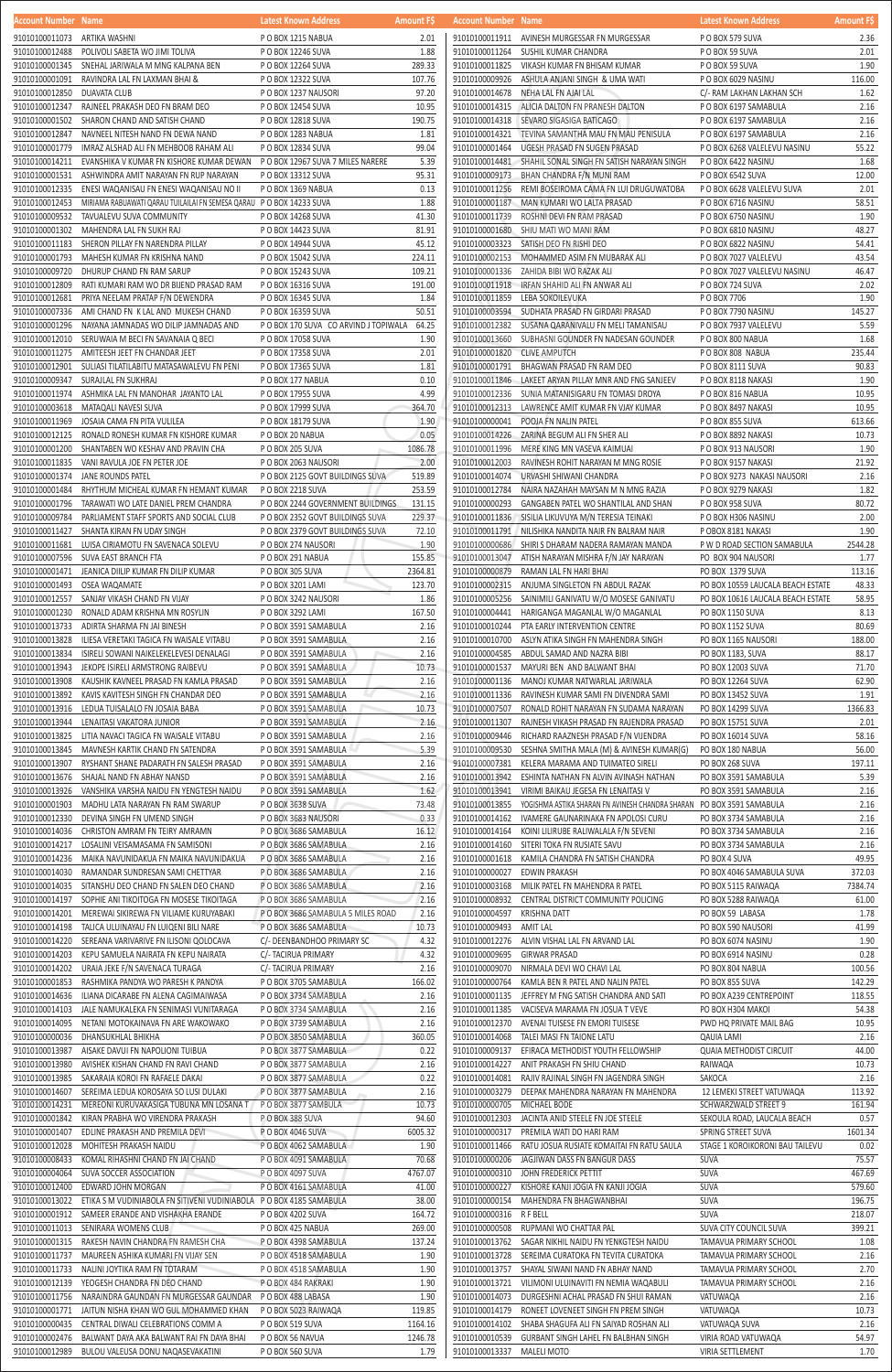SAUKULA SAUVAKARUA P O BOX 236 LAUTOKA 5.60

|                                          | P O BOX 236 LAUTOKA          | 5.60    |
|------------------------------------------|------------------------------|---------|
| TIMOCI DAURUA FN EPELI SOLESOLE          | P O BOX 236 LAUTOKA          | 5.60    |
| TIMOCI DAURUA NAVOKA FN SEMISI           | PO BOX 236 LAUTOKA           | 5.60    |
| SUSHILA MANI GOUNDER FN SUBRAMANI        | P O BOX 2406 LAUTOKA         | 41.00   |
| LACHMMI FN RATTNAM                       | P O BOX 245 LAUTOKA          | 1713.82 |
| PRANEEL DEO PRASAD FN NIRMAL PRASAD      | P O BOX 2491 LAUTOKA         | 5.00    |
| RUSUMA FN PAKERI                         | P O BOX 2577 LAUTOKA         | 138.15  |
| ADI ALESI TAVAGA FN NACANIELI GUSUIVALU  | P O BOX 2591 LAUTOKA         | 47.00   |
| MINOR VIKASH NARAYAN FG BIJAY NARAYAN    | P O BOX 2624 LAUTOKA         | 54.93   |
| RANJIT KUMAR FN KANTILAL GOVIND          | P O BOX 2968 LAUTOKA         | 74.08   |
| JOTISHNA SEEMA MALA FN SURESH CHANDRA    | P O BOX 2984 LAUTOKA         | 43.36   |
| MADHUR MATI KUMAR AND ASHOK KUMAR        | P O BOX 3105 LAUTOKA         | 102.78  |
| DAYA WATI AND SHYAM BARAN AS EXECTRUSTEE | P O BOX 312 LAUTOKA          | 65.45   |
| TROPIK WOOD STAFF UNION WELFARE SCHEME   | P O BOX 3241 LAUTOKA         | 860.34  |
| DHIRAJ DONALD NAIDU F/N LAKSHMAN NAIDU   | P O BOX 3319 LAUTOKA         | 3.00    |
| EMOSI VANANALAGI FN SAVENACA BAINIVALU   | P O BOX 335 LAUTOKA          | 5.60    |
| SHEIKH AHMAD FN MOIDIN                   | P O BOX 3370, LAUTOKA        | 95.70   |
| DAYA RAM FN RAM ADHAR                    | P O BOX 3371 LAUTOKA         | 92.38   |
| PUSP LATA ANDAVISHEK RAJ                 | P O BOX 3375 LAUTOKA         | 90.67   |
| VIMLESH CHAND FN VISHNU CHAND            | P O BOX 3570 LAUTOKA         | 156.81  |
|                                          | SAVENACA RATU MN LOSANA BALE |         |

| Account Number Name |                                                                | <b>Latest Known Address</b>       | <b>Amount FS</b> | <b>Account Number Name</b>   |                                                          | <b>Latest Known Address</b>   | <b>Amount FS</b> |
|---------------------|----------------------------------------------------------------|-----------------------------------|------------------|------------------------------|----------------------------------------------------------|-------------------------------|------------------|
|                     |                                                                |                                   |                  |                              |                                                          |                               |                  |
|                     | 91010100009674 VATOA YOUTH GROUP VIRO                          | VIRO VILLAGE BURETA OVALAU        | 1000.38          | 91020100000275               | <b>GOVIND REDDY</b>                                      | P O BOX 3601 LAUTOKA          | 153.43           |
| 91010100012094      | SUMEET KUMAR SHARMA                                            | <b>VUCI ROAD NAUSORI</b>          | 10.89            | 91020100003205               | RAM SUNDAR FN RAM PARSAD                                 | P O BOX 3687 TAVAKUBU LAUTOKA | 41.22            |
| 91010100000687      | SURUJ KUAR FN CHATTAR                                          | VUNIDAWA NAUSORI                  | 406.72           | 91020100003284               | MUNIAMMA SAMI FN GANGAIYA                                | P O BOX 3747 LAUTOKA          | 70.58            |
|                     | 91010100012656 FULORI NAISALAKASEI FN LIVAI BATIKAWAI          | VUNIDAWA POST OFFICE NAITASIRI    | 1.86             | 91020100002918               | LAUTOKA MULTI-CULTURAL SOCIETY                           | P O BOX 3848 LAUTOKA          | 4009.18          |
|                     | 91010100008872 VUNIKORO YOUTH CLUB                             | <b>VUNIKORO SETTLEMENT</b>        | 208.80           |                              | 91020100009512 SHEW FRANCIS DASS FN RAM DASS             | P O BOX 3864 LAUTOKA          | 41.00            |
| 91010100004836      | NACEVA FTA BRANCH                                              | VUNISEI DISTRICT SCHOOL           | 100.83           |                              | 91020100008186 ELIA TORA F/N MIKAELE NATORO              | P O BOX 3867 LAUTOKA          | 5.00             |
| 91010100012459      | KAMINIELI TUIRARA FN TEVITA ROKOTOBO                           | WAIDINA NURSING STATION WAIDINA   | 1.88             | 91020100001341               | NIRMALA BEN BHINDI W/O GIRDHAR LAL BHINDI                | P O BOX 400 LAUTOKA           | 2306.85          |
|                     | 91010100012134 RENUKA RENU DEVI MN BINDRA WATI                 | WAILA 3A NAUSORI                  | 0.16             |                              | 91020100007939 VILIAME QORO BAINIVALU                    | P O BOX 4133 LAUTOKA          | 5.60             |
| 91010100001359      | HIRDAY RAM FN HARI RAM                                         | WAILOKU AGRICULTURE TAMAVUA       | 44.66            |                              | 91020100008642 PENUELI CHURCH AGOFI LTKA MISSION ACCOUNT | P O BOX 4223 LAUTOKA          | 41.00            |
| 91010100004397      | KIRAN PRABHA LAL WO MANI LAL                                   | WAIMBUKU ROAD 9 MILES NASINU      | 72.68            | 91020100007986               | RAKESH KAMAL ROY FN JAGAT RAM                            | P O BOX 43 LAUTOKA            | 43.24            |
| 91010100014130      | AQELA TAGINASELALA VUCOKA                                      | WAINUNU SETTLEMENT                | 2.16             | 91020100005104               | RUKSHAMA F/N MOHD YASIN & ZONEB ZAFAR ALI                | P O BOX 4399 LAUTOKA          | 63.73            |
| 91010100009764      | MUAICAKOLAU VILLAGE CLUB                                       | WAIRUA ROAD TAMAVUA               | 295.13           | 91020100008330               | NEELAM NAND FN DAYA NAND                                 | P O BOX 4429 LAUTOKA          | 8.85             |
|                     |                                                                |                                   |                  | 91020100000590               | DHIRENDRA SINGH FN SURUJ PRAKASH SINGH                   | P O BOX 4513 LAUTOKA          | 47.00            |
| <b>LAUTOKA</b>      |                                                                |                                   |                  |                              | 91020100002135 SUSHILA WATI SEN AND PARVIND KUMAR        | P O BOX 4635 LAUTOKA          | 68.34            |
| 91020100009909      | SHYAL RESHMI LATA FN SHAILENDRA KUMAR                          | P O BOX 766 LAUTOKA               | 2.16             | 91020100008244               | LOMOLOMO T/T3 GANG NO 7                                  | P O BOX 472 LAUTOKA           | 41.00            |
|                     | 91020100009910 SHIVWASNI SHIVANJANI KUMARI                     | PO BOX 766 LAUTOKA                | 2.16             | 91020100006895               | TABU SORO VEITACINI CLUB WAIYAVI LAUTOKA                 | P O BOX 4726 LAUTOKA          | 41.13            |
|                     | 91020100007753 VEILOMANI CLUB                                  | 10 BULA PLACE LAUTOKA             | 94.64            | 91020100008892               | DEO NARAIN FN RAMAIYA                                    | P O BOX 4785 LAUTOKA          | 5.48             |
|                     | 91020100009055 NEHA VAID FN SANJEEV FN SANJEEV VAID            | 2689 OHLONE DRIVE SAN JOSE USA    | 86.00            | 91020100004634               | SURJAN DEVI WO VINOD PRASAD                              | P O BOX 4904 LAUTOKA          | 183.61           |
| 91020100009510      | SHAREENA TAZMUN NISHA FN MAHAMOOD ALAM 68 HUMMINGBIRD BVD 3029 |                                   | 91.00            | 91020100008003               | SUBASH CHANDAR VAGH FN LAXMIDAS VAGH                     |                               | 41.55            |
|                     |                                                                |                                   |                  |                              |                                                          | P O BOX 499 LAUTOKA           |                  |
| 91020100007855      | PRANENDRA KUMAR AND KANIAMMA                                   | 7 SHINGLETON LANE MANUKAU 2016    | 83.94            | 91020100008174               | KALESI NEINOKA MN MEREONI KATO                           | P O BOX 5000 LAUTOKA          | 5.00             |
| 91020100008114      | RAHUL BELEY FN BHORAJ BELEY                                    | 9 SUGAR AVENUA SIMLA LAUTOKA      | 41.00            |                              | 91020100007946 VILIMAINA KURU NO 3 MN MERE NASAU         | P O BOX 5001 LAUTOKA          | 2.29             |
| 91020100001110      | GANGAMMA NAICKER WO KUMAR SAMI NAICKER                         | <b>BUA BUA LAUTOKA</b>            | 44.93            |                              | 91020100003906 SUDESH KUMAR FN GANDA PRASAD              | P O BOX 5248 LAUTOKA          | 182.53           |
| 91020100010008      | KAREN KUSHBOO F/N JAI CHAND                                    | C/- LAUTOKA ANDRA SANGAM SCHOOL   | 5.39             | 91020200000104               | NATSONS APPAREL LIMITED                                  | P O BOX 5308 LAUTOKA          | 1163.74          |
| 91020100009908      | FILIMONE BOGILEKA F/N MALELILI                                 | C/- DRASA SEC P.O BOX 766 LAUTOKA | 2.16             | 91020100009876               | GEETA KUMARI FN SURENDRA SINGH                           | P O BOX 5679 LAUTOKA          | 4.92             |
|                     | 91020100007930 ATAMA DELA NO II FN ISIKELI DELA                | C/- VITOGO VILLAGE                | 5.60             |                              | 91020100002215 SATISH NARAYAN FN SHIU NARAYAN            | P O BOX 5685 LAUTOKA          | 758.66           |
|                     | 91020100007940 SIMELI SAUKURU FN ISIKELI DELA                  | C/- VITOGO VILLAGE LAUTOKA        | 5.60             |                              | 91020100000809 FIELD 40 CANE FARMERS COOP THRIFT         | P O BOX 5890 LAUTOKA          | 506.00           |
| 91020100008805      | AKENETA NAILEVU FN SAKARAIA TOMU                               | C/-EMPEROR GOLDMINE               | 1.86             | 91020100008533               | RANGA SWAMY FN KRISHNA                                   | P O BOX 5955 LAUTOKA          | 2.45             |
| 91020100010002      | NAVNEET NIKESH PRASAD                                          | C/- LAUTOKA ANDHRA SANGAM SCHOOL  | 5.39             | 91020100008828               | SUBARMANIYAR FN GOVIND RAJU                              | P O BOX 6247 LAUTOKA          | 11.85            |
| 91020100000158      | RAM NARAIN FN RAM GARIB                                        | C/- MOTOR POOL LAUTOKA            | 80.63            | 91020100001184               | APOROSA VINAKASIGGADNA FN WASERUA                        | P O BOX 63 LAUTOKA            | 119.03           |
|                     | 91020100000508 SUBADRA F/N SARUJ PRASAD                        | DRASA VITOGO LAUTOKA              | 86.30            |                              | 91020100002562 MOHAMMAD SIDDEEQUE AKA MOHD SIDDIQ        | P O BOX 6313 LAUTOKA          | 74.32            |
|                     | 91020100009882 LITE MARAMA FN MELI DAU                         | DRASA VITOGO LAUTOKA              | 2.16             | 91020100009036               | SAMAR JEET LAL FN JITENDRA LAL                           | P O BOX 639 LAUTOKA           | 32.63            |
|                     | 91020100009662 MAIKA TALEI FN PENIASI VU TUIKORO               | DRASA VITOGO LAUTOKA              | 2.16             | 91020100005229               | NORTHLAND BOYS CLUB 2007                                 | P O BOX 6477 LAUTOKA          | 44.45            |
|                     | 91020100008425 NITESH KUMAR FN NAVNIT LAL                      | DRASA VITOGO LAUTOKA              | 120.00           |                              | 91020100001224 AKLESH KUMAR SO RAM DAYAL                 | P O BOX 6488 LAUTOKA          | 64.05            |
|                     | 91020100006785 PENIASI TORA FN ELONI TUISABETO TORA            | DRASA VITOGO LAUTOKA              | 8.00             | 91020100009305               | NAGASAUVASI CLUB                                         | P O BOX 65 LAUTOKA            | 71.00            |
| 91020100009887      | PETERO BULEWA FN SAKIUSA BETE                                  | DRASA VITOGO LAUTOKA              | 2.16             | 91020100008865               | CHRISTOPHER MILLER FN JOHN PAUL MILL                     | P O BOX 6716 LAUTOKA          | 1.84             |
| 91020100009645      | RAJESHWAR CHAND FN BIR CHAND                                   | DRASA VITOGO LAUTOKA              | 2.16             | 91020100000533               | ARTHUR UDAN SINGH FN B SINGH                             | P O BOX 687 LAUTOKA           | 142.25           |
|                     |                                                                |                                   |                  |                              |                                                          |                               |                  |
| 91020100008936      | RAJNEEL RITESH KUMAR FN RAJESH KUMAR                           | DRASA VITOGO LAUTOKA              | 32.94            | 91020100005852               | ANUJ GARG FN SUGASH CHANDRA GRAG                         | P O BOX 694 LAUTOKA           | 3995.44          |
| 91020100009657      | ROMULO SOSICENI LEONE FN LEONE APISAI                          | DRASA VITOGO LAUTOKA              | 2.16             | 91020100003565               | JITENDRA SINGH FN HARI SINGH                             | P O BOX 698 LAUTOKA           | 96.84            |
|                     | 91020100005492 KERESI DREUDREUVAKAWALU FN NEMANI               | LAWAKI VILLAGE                    | 41.00            |                              | 91020100004018 NAVUNIBITU CATHOLIC COMMUNITY             | P O BOX 7034 LAUTOKA          | 55.30            |
|                     | 91020100008940 ANITA DEVI SAMY AND MANISHA SAMY                | LOVU.LAUTOKA                      | 41.00            |                              | 91020100009252 RAYNALD RAVINESH KUMAR                    | P O BOX 7069 LAUTOKA          | 91.00            |
|                     | 91020100000434 CHANDAR HASS FN GAYA PRASAD                     | LOVU,LAUTOKA                      | 51.89            |                              | 91020100005173 SHRI VISHNU TEMPLE                        | P O BOX 7079 LAUTOKA          | 93.59            |
|                     | 91020100008459 DABEN NARAYAN SHARMA FN TULSI NARAYAN           | LOVU,LAUTOKA                      | 95.09            |                              | 91020100005564 FIJI HINDI TEACHERS ASSOCIATION           | P O BOX 7089 LAUTOKA          | 252.00           |
|                     | 91020100000378 JAI RAM FN JAG RUP                              | LOVU,LAUTOKA                      | 59.86            |                              | 91020100004539 AGLOW LAUTOKA                             | P O BOX 7093 LAUTOKA          | 55.91            |
| 91020100009900      | JESSICA JOTI KRISHNA FN SUNNY KRISHNA                          | LOVU,LAUTOKA                      | 2.16             |                              | 91020200000018 PATEL AND GORDON TRUST ACCOUNT            | P O BOX 74 LAUTOKA            | 2523.08          |
| 91020100008561      | BALBIR SINGH FN BYANT SINGH                                    | ltka                              | 41.60            | 91020100006054               | FIJIAN TEACHERS ASSOCIATION LAUTOKA BRANCH               | P O BOX 749 LAUTOKA           | 48.32            |
| 91020100009994      | SHIVNEEL KRISHNA CHETTY F N SHIRI KRISHNA                      | C/- LTKA ANDRA SANGAM SCH         | 3.24             | 91020100008659               | TIMOCI DAURUA JNR FN TIMOCI DAURUA                       | P O BOX 7547 LAUTOKA          | 5.00             |
| 91020100008689      | TOKATOKA VITAVA                                                | NAVILAWA VILLAGE SABETO NADI      | 41.00            | 91020100000280               | <b>RESHMA DEVI MINOR</b>                                 | P O BOX 761 LAUTOKA           | 91.79            |
|                     | 91020100008922 CHANDRA KANTA FN RAMSWAMY PILLAR                | PO BOX 3294 LAUTOKA               | 41.00            | 91020100009853               | NETANI MOMOLUVE FN ONISIVORO NAIKANITAGA                 | C/- DRASA SEC SCH LAUTOKA     | 2.16             |
|                     | 91020100008217 RONEEL HITESH JAMES F/N GABRIEL RAJENDRA        | P O BOX 91 LAUTOKA                | 3.75             |                              | 91020100007165 AJAY AMIT KUMAR FN AJIT KUMAR             | P O BOX 766 LAUTOKA           | 3.00             |
|                     | 91020100009331 JASHIKA MALA REDDY FN BHASKARAN REDDY           | P O BOX D3626 LAUTOKA             | 5.00             |                              | 91020100005512 RITESH KUMAR CHAUHAN FN HASMUKH LAL       | P O BOX 777 LAUTOKA           | 49.24            |
|                     | 91020100008015 AVINESH KUMAR PILLAY FN VALLAIDAN PILLAY        | P O BOX 1019 LAUTOKA              | 7.23             | 91020100009568               | GOVIND SAMY FN RUDRA NAND REDDY                          | P O BOX 847 LAUTOKA           | 101.80           |
|                     | 91020100001837 S K DAVEY STAFF ASSOCIATION                     | P O BOX 1019 LAUTOKA              | 46.36            | 91020100009159               | KAMALA NATHAN FN JAMLINGAN                               | P O BOX 9310 NADI AIRPORT     | 6.87             |
| 91020100007128      | MOHAMMED MUNIF SAHIB F N MOHAMMED YUSUF P O BOX 1030 LAUTOKA   |                                   | 41.00            | 91020100002536               | EST- SHRI PRASAD EXE AND TRSUTEE RUKHMANI                | P O BOX 9391 LAUTOKA          | 43.09            |
| 91020100002572      | SHAILESHNI KAMAL LATA WO SANJAY PRASAD                         | P O BOX 1032 LAUTOKA              | 48.86            | 91020100007914               | ANASAINI RAIVAU FN ISOA VULAGIRUA                        | P O BOX 946                   | 10.78            |
|                     | 91020100000352 VINESH PRASAD FN RAJENDRA PRASAD                | P O BOX 1032 LAUTOKA              | 1703.84          | 91020100009460               | MANOJ KUMAR FN HARI SHANKAR                              | P O BOX 9708 NADI AIRPORT     | 49.00            |
|                     | 91020100008577 KHAIRUL NISHA FN GEORGE ABDUL                   | P O BOX 1048 LAUTOKA              | 5.00             |                              | 91020100008025 SUHAEB ZULFEKAR HUSSAIN FN SAIYAD AZAAD   | P O BOX 975 LAUTOKA           | 100.00           |
| 91020100007925      | JOHN TAVAI NAQORO FN SERUPEPELI NAQORO                         | P O BOX 10954 NADI AIRPORT        | 5.60             | 91020100008132               | THE MATAWALU PRE SCHOOL AND KINDERGARTEN                 | P O BOX D17 LAUTOKA           | 2.00             |
| 91020100007968      | KRISHAN KUMAR FN SALENDRA KUMAR                                | P O BOX 111 LAUTOKA               | 3.65             |                              | 91020100007975 AKANISI TIKOLEIWACA RALOLOKULA FN TIMIO   | P O BOX D241 LAUTOKA          | 5.60             |
|                     |                                                                |                                   |                  |                              |                                                          |                               |                  |
|                     | 91020100008541 ROPATE RASUAKI FN PETERO NADRIVA                | P O BOX 1123 LAUTOKA              | 5.00             |                              | 91020100008028 ISIRELI MATANIMEKR FN TEVITA WAQAURU      | P O BOX D328 LAUTOKA          | 10.61            |
|                     | 91020100007947 SALASEINI TAGANIVANUA FN JEREMAIA               | P O BOX 1132 LAUTOKA              | 5.60             |                              | 91020100008319 ARVIN SWAMI FN MUNISWAMY                  | P OBOX D300 DOWNTOWMN         | 6.04             |
| 91020100008604      | RAJESPARAN KUMARAN FN LACHMANNA                                | P O BOX 1169 LAUTOKA              | 5.51             |                              | 91020100008374 KODAIYA F/N SUBAIYA                       | P.O.BOX 1907 LAUTOKA          | 0.03             |
| 91020100009448      | UNAISI AKENETA MN SERA PALU                                    | P O BOX 1239 LAUTOKA              | 50.00            |                              | 91020100008528 SEMI TORA NO. 2 F/N KALIOVA VISEYAKI      | P.O.BOX 236, LAUTOKA          | 5.63             |
| 91020100006537      | PRIYA NANDANI CHAND FN NARENDRA CHAND                          | P O BOX 1244 LAUTOKA              | 45.54            |                              | 91020100005731 KALPANA RINU CHAND F/N MUKESH CHAND       | P.O.BOX 3009 LAUTOKA          | 234.31           |
| 91020100008844      | GEOFFRY EDWARD MILLER FN ALFRED MILLER                         | P O BOX 14415 SUVA                | 5.75             | 91020100000938               | RAGNI S LATA FNG INDAR SEN AND INDAR SEN                 | P.O.BOX 3104 LAUTOKA          | 44.94            |
| 91020100008314      | DRASA SEA SIDE SOCIAL CLUB                                     | P O BOX 1736 LAUTOKA              | 66.00            |                              | 91020100008910 EST OF HANSRAJI TRUSTEE SURENDRA SINGH    | PO BOX 2864 LAUTOKA           | 10.00            |
| 91020100001050      | NILESH KAMAL CHAND FN VIJEN CHAND                              | P O BOX 1915 LAUTOKA              | 51.86            |                              | 91020100008912 ALBERT FN CHANDAN SAMI                    | PO BOX 5846 LAUTOKA           | 9.61             |
| 91020100005039      | LOGANATHAN FN JOGANATHAN                                       | P O BOX 1922 LAUTOKA              | 41.00            | 91020100008606               | AISEA TUKAHA PETER JIONE FN J P V GIBSON                 | PO BOX 1167 LAUTOKA           | 5.00             |
|                     | 91020100007920 MIRIAMA CAWAI FN APISAI BAVADRA                 | P O BOX 2224 LAUTOKA              | 5.60             | 91020100008601 SADHANA DEVI  |                                                          | PO BOX 228 LAUTOKA            | 12.93            |
|                     | 91020100009599 SHANKUTLA BAI FN MAKANJI                        | P O BOX 225 LAUTOKA               | 92.00            |                              | 91020100008613 MEREWALISI RALAUWAI MN LAVENIA MARAMA     | PO BOX 236 LAUTOKA            | 5.51             |
| 91020100008972      | JOELI Q. TAGICAKIBAU AND LANIETA N. VUNI T                     | P O BOX 2251 LAUTOKA              | 3.28             | 91020100009250               | ZIBRAN ALI FN INAYAD ALI                                 | PO BOX 3241 LAUTOKA           | 8.61             |
| 91020100008766      | TOKATOKA NAIROSO TRUST                                         | P O BOX 2257 LAUTOKA              | 25.00            | 91020100003121               | PREMA NANDAN NAIDU F/N SHUNMUGAM NAIDU                   | PO BOX 3560 LAUTOKA           | 364.90           |
| 91020100008154      | LUSEANA SOGORONO FN MISIKINI VULI                              | PO BOX 226 LAUTOKA                | 2.82             | 91020100006711               | BRIJRAM FN BAIJU                                         | PO BOX 3896 LAUTOKA           | 47.01            |
| 91020100008490      | VERENIKI DELA FN MIKAELE ESA NAMURE                            | P O BOX 2299 LAUTOKA              | 1.93             | 91020100000106               | PHILIP ADESHWAR SINGH FN PHILIP JAGDISHWAR               | PO BOX 411 LAUTOKA            | 42.53            |
|                     | 91020100007938 RATU TOBIA N MN LAITE SALUSALU                  | PO BOX 236 LAUTOKA                | 5.60             | 91020100007266 SALOCHNA DEVI |                                                          | PO BOX 4230 LAUTOKA           | 1136.68          |
|                     | 91020100007936 KELETO QEREQERETABUA FN LASARO                  | P O BOX 236 LAUTOKA               | 5.60             |                              | 91020100009271 KARNIT KRISHEN GOUNDAR FN RAKESH GOUNDER  | PO BOX 4383 LAUTOKA           | 10.00            |
|                     | 91020100007932 PETERO TORA FN SEMISI NAVOKA                    | P O BOX 236 LAUTOKA               | 5.60             |                              | 91020100009726 SUNIL DUTT FN JAI NARAYAN                 | PO BOX 4584 LAUOKA            | 10.75            |

| 91020100000275 GOVIND REDDY |                                                                | P O BOX 3601 LAUTOKA               | 153.43  |
|-----------------------------|----------------------------------------------------------------|------------------------------------|---------|
| 91020100003205              | RAM SUNDAR FN RAM PARSAD                                       | P O BOX 3687 TAVAKUBU LAUTOKA      | 41.22   |
| 91020100003284              | MUNIAMMA SAMI FN GANGAIYA                                      | P O BOX 3747 LAUTOKA               | 70.58   |
|                             |                                                                |                                    |         |
| 91020100002918              | LAUTOKA MULTI-CULTURAL SOCIETY                                 | P O BOX 3848 LAUTOKA               | 4009.18 |
| 91020100009512              | SHEW FRANCIS DASS FN RAM DASS                                  | P O BOX 3864 LAUTOKA               | 41.00   |
| 91020100008186              | ELIA TORA F/N MIKAELE NATORO                                   | P O BOX 3867 LAUTOKA               | 5.00    |
| 91020100001341              | NIRMALA BEN BHINDI W/O GIRDHAR LAL BHINDI                      | P O BOX 400 LAUTOKA                | 2306.85 |
| 91020100007939              | VILIAME QORO BAINIVALU                                         | P O BOX 4133 LAUTOKA               | 5.60    |
| 91020100008642              | PENUELI CHURCH AGOFI LTKA MISSION ACCOUNT                      | P O BOX 4223 LAUTOKA               | 41.00   |
| 91020100007986              | RAKESH KAMAL ROY FN JAGAT RAM                                  | P O BOX 43 LAUTOKA                 | 43.24   |
| 91020100005104              | RUKSHAMA F/N MOHD YASIN & ZONEB ZAFAR ALI                      | P O BOX 4399 LAUTOKA               | 63.73   |
| 91020100008330              | NEELAM NAND FN DAYA NAND                                       | P O BOX 4429 LAUTOKA               | 8.85    |
| 91020100000590              | DHIRENDRA SINGH FN SURUJ PRAKASH SINGH                         | P O BOX 4513 LAUTOKA               | 47.00   |
| 91020100002135              | SUSHILA WATI SEN AND PARVIND KUMAR                             | P O BOX 4635 LAUTOKA               | 68.34   |
| 91020100008244              | LOMOLOMO T/T3 GANG NO 7                                        | P O BOX 472 LAUTOKA                | 41.00   |
| 91020100006895              | TABU SORO VEITACINI CLUB WAIYAVI LAUTOKA                       | P O BOX 4726 LAUTOKA               | 41.13   |
| 91020100008892              | DEO NARAIN FN RAMAIYA                                          | P O BOX 4785 LAUTOKA               | 5.48    |
| 91020100004634              | SURJAN DEVI WO VINOD PRASAD                                    | P O BOX 4904 LAUTOKA               | 183.61  |
| 91020100008003              | SUBASH CHANDAR VAGH FN LAXMIDAS VAGH                           | P O BOX 499 LAUTOKA                | 41.55   |
| 91020100008174              | KALESI NEINOKA MN MEREONI KATO                                 | P O BOX 5000 LAUTOKA               | 5.00    |
| 91020100007946              | VILIMAINA KURU NO 3 MN MERE NASAU                              | P O BOX 5001 LAUTOKA               | 2.29    |
| 91020100003906              | SUDESH KUMAR FN GANDA PRASAD                                   | P O BOX 5248 LAUTOKA               | 182.53  |
| 91020200000104              | NATSONS APPAREL LIMITED                                        | P O BOX 5308 LAUTOKA               | 1163.74 |
| 91020100009876              | GEETA KUMARI FN SURENDRA SINGH                                 | P O BOX 5679 LAUTOKA               | 4.92    |
|                             |                                                                |                                    |         |
| 91020100002215              | SATISH NARAYAN FN SHIU NARAYAN                                 | P O BOX 5685 LAUTOKA               | 758.66  |
|                             | 91020100000809 FIELD 40 CANE FARMERS COOP THRIFT               | P O BOX 5890 LAUTOKA               | 506.00  |
| 91020100008533              | RANGA SWAMY FN KRISHNA                                         | P O BOX 5955 LAUTOKA               | 2.45    |
|                             | 91020100008828 SUBARMANIYAR FN GOVIND RAJU                     | P O BOX 6247 LAUTOKA               | 11.85   |
| 91020100001184              | APOROSA VINAKASIGGADNA FN WASERUA                              | P O BOX 63 LAUTOKA                 | 119.03  |
|                             | 91020100002562 MOHAMMAD SIDDEEQUE AKA MOHD SIDDIQ              | P O BOX 6313 LAUTOKA               | 74.32   |
| 91020100009036              | SAMAR JEET LAL FN JITENDRA LAL                                 | P O BOX 639 LAUTOKA                | 32.63   |
| 91020100005229              | NORTHLAND BOYS CLUB 2007                                       | P O BOX 6477 LAUTOKA               | 44.45   |
| 91020100001224              | AKLESH KUMAR SO RAM DAYAL                                      | P O BOX 6488 LAUTOKA               | 64.05   |
| 91020100009305              | NAGASAUVASI CLUB                                               | P O BOX 65 LAUTOKA                 | 71.00   |
| 91020100008865              | CHRISTOPHER MILLER FN JOHN PAUL MILL                           | P O BOX 6716 LAUTOKA               | 1.84    |
| 91020100000533              | ARTHUR UDAN SINGH FN B SINGH                                   | P O BOX 687 LAUTOKA                | 142.25  |
|                             | 91020100005852 ANUJ GARG FN SUGASH CHANDRA GRAG                | P O BOX 694 LAUTOKA                | 3995.44 |
|                             | JITENDRA SINGH FN HARI SINGH                                   |                                    | 96.84   |
| 91020100003565              |                                                                | P O BOX 698 LAUTOKA                |         |
|                             | 91020100004018 NAVUNIBITU CATHOLIC COMMUNITY                   | P O BOX 7034 LAUTOKA               | 55.30   |
|                             | 91020100009252 RAYNALD RAVINESH KUMAR                          | P O BOX 7069 LAUTOKA               | 91.00   |
| 91020100005173              | SHRI VISHNU TEMPLE                                             | P O BOX 7079 LAUTOKA               | 93.59   |
| 91020100005564              | FIJI HINDI TEACHERS ASSOCIATION                                | P O BOX 7089 LAUTOKA               | 252.00  |
| 91020100004539              | AGLOW LAUTOKA                                                  | P O BOX 7093 LAUTOKA               | 55.91   |
| 91020200000018              | PATEL AND GORDON TRUST ACCOUNT                                 | P O BOX 74 LAUTOKA                 | 2523.08 |
| 91020100006054              | FIJIAN TEACHERS ASSOCIATION LAUTOKA BRANCH P O BOX 749 LAUTOKA |                                    | 48.32   |
| 91020100008659              | TIMOCI DAURUA JNR FN TIMOCI DAURUA                             | P O BOX 7547 LAUTOKA               | 5.00    |
| 91020100000280              | RESHMA DEVI MINOR                                              | P O BOX 761 LAUTOKA                | 91.79   |
| 91020100009853              | NETANI MOMOLUVE FN ONISIVORO NAIKANITAGA                       | C/- DRASA SEC SCH LAUTOKA          | 2.16    |
| 91020100007165              | AJAY AMIT KUMAR FN AJIT KUMAR                                  | P O BOX 766 LAUTOKA                | 3.00    |
| 91020100005512              | RITESH KUMAR CHAUHAN FN HASMUKH LAL                            | P O BOX 777 LAUTOKA                | 49.24   |
|                             |                                                                |                                    |         |
| 91020100009568              | GOVIND SAMY FN RUDRA NAND REDDY                                | P O BOX 847 LAUTOKA                | 101.80  |
| 91020100009159              | KAMALA NATHAN FN JAMLINGAN                                     | P O BOX 9310 NADI AIRPORT          | 6.87    |
| 91020100002536              | EST- SHRI PRASAD EXE AND TRSUTEE RUKHMANI                      | P O BOX 9391 LAUTOKA               | 43.09   |
| 91020100007914              | ANASAINI RAIVAU FN ISOA VULAGIRUA                              | P O BOX 946                        | 10.78   |
| 91020100009460              | MANOJ KUMAR FN HARI SHANKAR                                    | P O BOX 9708 NADI AIRPORT          | 49.00   |
| 91020100008025              | SUHAEB ZULFEKAR HUSSAIN FN SAIYAD AZAAD                        | P O BOX 975 LAUTOKA                | 100.00  |
| 91020100008132              | THE MATAWALU PRE SCHOOL AND KINDERGARTEN                       | P O BOX D17 LAUTOKA                | 2.00    |
| 91020100007975              | AKANISI TIKOLEIWACA RALOLOKULA FN TIMIO                        | P O BOX D241 LAUTOKA               | 5.60    |
| 91020100008028              | ISIRELI MATANIMEKR FN TEVITA WAQAURU                           | P O BOX D328 LAUTOKA               | 10.61   |
| 91020100008319              | ARVIN SWAMI FN MUNISWAMY                                       | P OBOX D300 DOWNTOWMN              | 6.04    |
|                             | 91020100008374 KODAIYA F/N SUBAIYA                             | P.O.BOX 1907 LAUTOKA               | 0.03    |
| 91020100008528              | SEMI TORA NO. 2 F/N KALIOVA VISEYAKI                           | P.O.BOX 236, LAUTOKA               | 5.63    |
| 91020100005731              | KALPANA RINU CHAND F/N MUKESH CHAND                            | P.O.BOX 3009 LAUTOKA               | 234.31  |
| 91020100000938              | RAGNI S LATA FNG INDAR SEN AND INDAR SEN                       | P.O.BOX 3104 LAUTOKA               | 44.94   |
| 91020100008910              | EST OF HANSRAJI TRUSTEE SURENDRA SINGH                         | PO BOX 2864 LAUTOKA                | 10.00   |
| 91020100008912              | ALBERT FN CHANDAN SAMI                                         | PO BOX 5846 LAUTOKA                | 9.61    |
| 91020100008606              | AISEA TUKAHA PETER JIONE FN J P V GIBSON                       | PO BOX 1167 LAUTOKA                | 5.00    |
| 91020100008601              | SADHANA DEVI                                                   | PO BOX 228 LAUTOKA                 | 12.93   |
| 91020100008613              | MEREWALISI RALAUWAI MN LAVENIA MARAMA                          | PO BOX 236 LAUTOKA                 | 5.51    |
| 91020100009250              | ZIBRAN ALI FN INAYAD ALI                                       | PO BOX 3241 LAUTOKA                | 8.61    |
| 91020100003121              |                                                                | PO BOX 3560 LAUTOKA                | 364.90  |
|                             | PREMA NANDAN NAIDU F/N SHUNMUGAM NAIDU                         |                                    |         |
| 91020100006711              | <b>BRIJRAM FN BAIJU</b>                                        | PO BOX 3896 LAUTOKA                | 47.01   |
| 91020100000106              | PHILIP ADESHWAR SINGH FN PHILIP JAGDISHWAR                     | PO BOX 411 LAUTOKA                 | 42.53   |
| 91020100007266              | SALOCHNA DEVI                                                  | PO BOX 4230 LAUTOKA                | 1136.68 |
| 91020100009271              | KARNIT KRISHEN GOUNDAR FN RAKESH GOUNDER                       | PO BOX 4383 LAUTOKA                | 10.00   |
| 91020100009726              | SUNIL DUTT FN JAI NARAYAN                                      | PO BOX 4584 LAUOKA                 | 10.75   |
| 91020100001920              | SUBHAG WATI SINGH WO RAMENDRA SINGH                            | PO BOX 5076 LAUTOKA                | 65.26   |
| 91020100008142              | ANSU ASHREEN NARAYAN FN SHIU NARAYAN                           | PO BOX 6088                        | 21.00   |
| 91020100008598              | PRB NATABUA WOMENS GROUP                                       | PO BOX 6671 LAUTOKA                | 41.00   |
| 91020100009695              | EMOSI CIRI VANANALAGINATABADAMU FN SIKEMI                      | PO BOX 766 LAUTOKA                 | 2.16    |
| 91020100007964              | TEMALETI BULA FN NEMANI DRIUVAKAMAKA                           | SANDLWOOD LAUTOKA                  | 5.60    |
| 91020100001466              | NAZIA GULZAR BIBI FN MOHD MUSA                                 | SAWENI LAUTOKA                     | 44.00   |
| 91020100000551              | SHYAM SINGH FN RAM PRASAD                                      | SULUA ST LTKA                      | 1251.80 |
| 91020100007998              | MEREONI ERETAIA FN EMOSI                                       | VISEISEI VILLAGE                   | 5.60    |
| 91020100007922              | ELENOA NAIOBA NO 2 MN FARANISESE NAINOKA                       | VISEISEI VILLAGE LAUTOKA           | 5.60    |
| 91020100007907              | VASITI RANADI FN ASAELI KALO                                   | VISEISEI VILLAGE LAUTOKA           | 5.60    |
|                             |                                                                |                                    |         |
| BA                          |                                                                |                                    |         |
| 91030100009000              | RATU TEVITA NAIVALUBALAVU FN SETAREKI                          | NABUTAUTAU NAVATUSILA              | 173.00  |
| 91030100008887              | JOPE NAWAWABALAVU AND SIMIONE                                  | NABUTAUTAU NAVITASILA BA           |         |
|                             |                                                                |                                    | 2613.45 |
| 91030100008835              | JOVE TAITO FN EUTATE TOBUA VEIDREYAKI                          | NANOKO VILLAGE BA                  | 43.92   |
| 91030100007024              | TIRUPADI FN GOVIND SAMY                                        | TAGITAGI TAVUA                     | 96.17   |
| 91030100002707              | CHANDER KUMARI SHARMA FN SAMUNDAR                              | 5 BULA STREET YALALEVU             | 89.20   |
| 91030100000408              | GOPAL KRISHNA SO MANIKAM                                       | BA                                 | 190.79  |
| 91030100000526              | CHANDRA WATI WO KARAN CHAND                                    | BA                                 | 41.58   |
| 91030100009389              | KEAPI TAWAI FN WASEROMA RATU                                   | BA                                 | 0.05    |
| 91030100008034              | JAYATI P AS SOLE EXE IN THE EST OF RAM SEWAK                   | C/- VIJAY L NARAYAN BANK OF BARODA | 43.00   |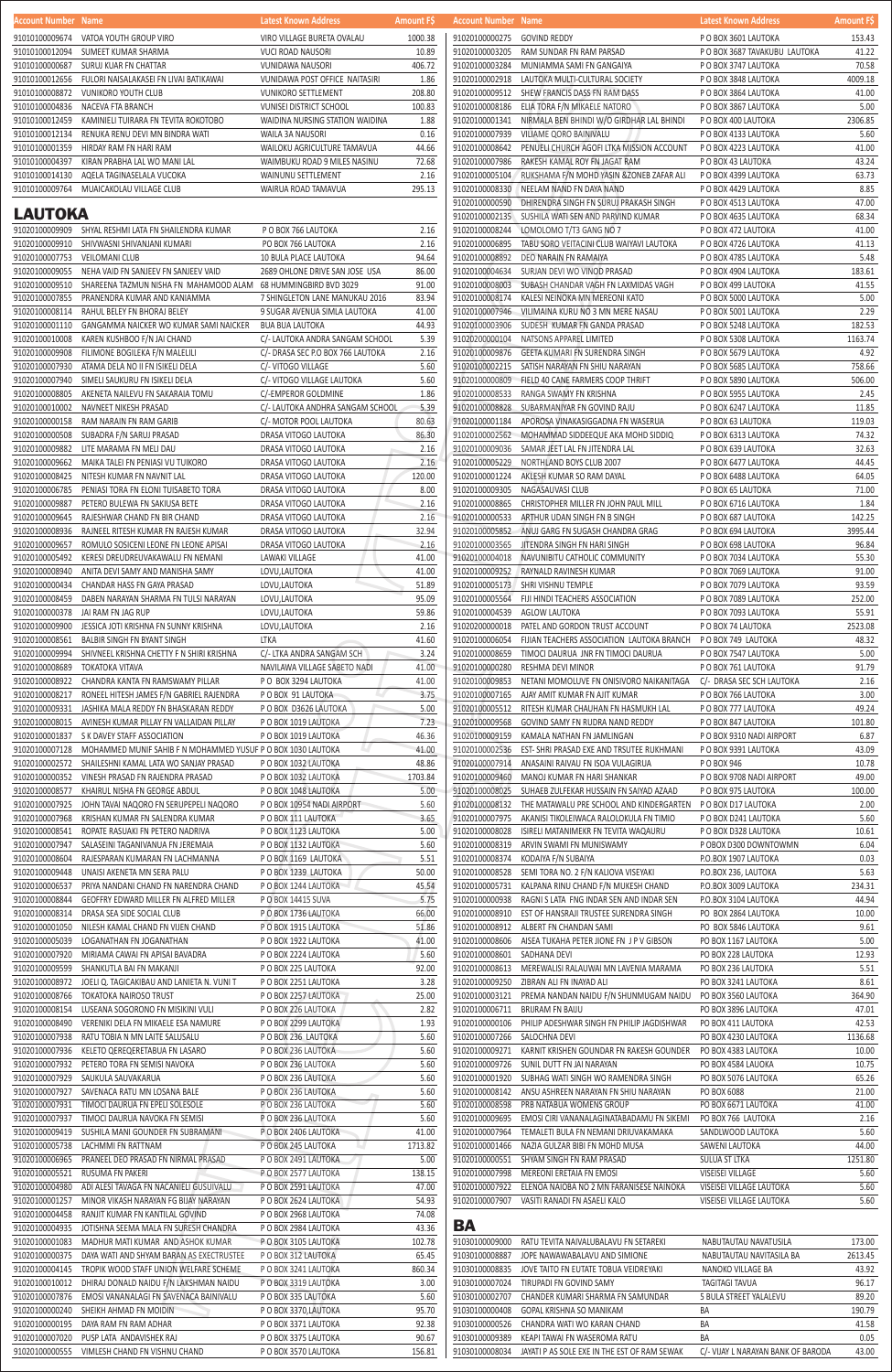| <b>HULUUIILIVUIIIDEI IVAIIIE</b> |                                                                           | <b>LALEST MIDWIT MUULESS</b>                  | <b>AIIIUUIIL FJ</b> |
|----------------------------------|---------------------------------------------------------------------------|-----------------------------------------------|---------------------|
| 91030100008406                   | SHAFIZ ALI FN SHER ALI                                                    | CLOP COTT STREET BA                           | 113.49              |
| 91030100000191                   | ABHAY RAM FN GANGA RAM AND RAKESHNI LATA                                  | KORONUBU BA                                   | 49.57               |
| 91030100005828                   | VIR MATI FN RAM SARAN                                                     | KORONUBU BA                                   | 41.58               |
| 91030100008915                   | MARIKA BUTOTU FN PAULA TABACECE                                           | NABUABUA NAVAEUSILA VILLAGE                   | 15.10               |
| 91030100008799                   | EPELI NAVATOGA FN EPELI TOUTOU                                            | NASIVIKOSO NAGODRO BA                         | 10.00               |
| 91030100009016                   | SANGEETA DEVI FN NAGESSAR                                                 | PO BOX 1786 BA RES VATULAULAU                 | 9.43                |
| 91030100009023                   | RATU SIVANOLO FAMILY                                                      | PO BOX 155 BA                                 | 115.08              |
| 91030100009218                   | RAJNIL BIMLESH NARAYAN FN RAM NARAYAN                                     | POBOX 2110 BA                                 | 1.01                |
| 91030100009259                   | VILIVE LAUROKO AND SULUWETI WAOALEVU                                      | P O BOX 2307 BA                               | 11.11               |
| 91030100009593                   | JAINENDRA SHARMA FN BIRENDRA PRASAD                                       | P O BOX 32400 BA                              | 5.87                |
| 91030100008932                   | JOTISHNA RAM FN PARSHU RAM                                                | P O BOX 3693 BA RES VATULAULAU                | 12.00               |
| 91030100010160                   | SRIDHANT PRASAD FN SARWAN PRASAD                                          | P O BOX 1001 BA                               | 2.16                |
| 91030100004095                   | NAZMIN FN SHAUKAT ALI                                                     | P O BOX 101 BA                                | 43.50               |
| 91030100006473                   | KUMAR SAND ARNACHALAM AND NARAIN SWAMY PO BOX 1019 BA                     |                                               | 374.33              |
| 91030100007080                   | MANAS RAMAYAN MANDALI                                                     | P O BOX 1021 BA                               | 1209.56             |
| 91030100009977                   | PRIYA PREETIKA PRAKASH FN JAI PRAKASH                                     | P O BOX 106 BA                                | 4.32                |
| 91030100008898                   | ARCHAL ARCHANA FN ATISH KUAMR                                             | P O BOX 107 BA RES TAVARAU                    | 44.24               |
| 91030100004091                   | ROHEET KUMAR FN ISWARI PRASAD                                             | P O BOX 1152 BA                               | 89.00               |
| 91030100009506                   | PARNEEL PRASAD FN RAJENDRA PRASAD                                         | P O BOX 1253 BA                               | 1.00                |
| 91030100005907                   | JAI WATI FN ISARDIN                                                       | P O BOX 1263 LAUTOKA                          | 150.80              |
| 91030100009238                   | NAVIN CHANDRA NAIDU FN GOPAL NAIDU                                        | P O BOX 1298 BA                               | 22.81               |
| 91030100009625                   | SHIVASHNI SINHA FN SURENDRA SINAH                                         | P O BOX 1381 BA                               | 21.70               |
| 91030100007543                   | PREM LATA FN DHARAM CHAND                                                 | P O BOX 1402 BA                               | 43.90               |
| 91030100009296                   | MALTI PRASAD FN SAHADEO PRASAD                                            | P O BOX 1473 BA                               | 43.36               |
| 91030100010046                   | ELENOA SENITIRAU MNG MILIKA V NABORISI                                    | P O BOX 1672 BA                               | 2.16                |
| 91030100010071                   | KALESI LIKU FN SAVENCA NAIKULA                                            | P O BOX 1672 CO NANOKO VILLAGE                | 2.16                |
| 91030100010357                   | RAHUL SHARMA FN ARVIND KUMAR                                              | P O BOX 1744 BA                               | 2.16                |
| 91030100008993                   | SANJAY VIKASH LAL FN BHARAT LAL                                           | P O BOX 184 BA                                | 16.60               |
| 91030100010115                   | FARAH NAZ FN MOHAMMED JANIF                                               | P O BOX 1856 BA                               | 1.68                |
| 91030100001435                   | BULOLO FEEDER ROAD NO 3 COMMITTEE                                         | P O BOX 1915 BA                               | 136.60              |
| 91030100010114                   | KOMAL KESHNI REDDY FN KAMLESH REDDY                                       | P O BOX 197 BA                                | 1.68                |
| 91030100009948                   | MONISH CHANDRA FN MUKESH CHANDRA                                          | P O BOX 1998 BA                               | 10.75               |
| 91030100010290                   | LATIKA CHANDRA FN ROHAN CHANDRA                                           | P O BOX 2004 BA RES VARADOLI                  | 5.73                |
| 91030100010297                   | SWAPNIL L KUMAR M FNG STEVEN SALEND KUMAR P O BOX 2004 BA RES VARADOLI BA |                                               | 2.16                |
| 91030100004761                   | NAILAGA KINDERGARDEN NAILAGA BA                                           | P O BOX 2070 BA                               | 284.91              |
| 91030100004359                   | JASHNEEL AVNESH LAL FN JAYANT LAL                                         | P O BOX 2165 BA                               | 49.91               |
| 91030100008081                   | JOTIKA SHARMA AND PHUL KUAR                                               | P O BOX 2206 BA                               | 50.73               |
|                                  | 91030100008868 RAJNIL VIKASH MANI FN RAKESH MANI                          | P O BOX 224 BA                                | 15.80               |
| 91030100001797                   | SHEETAL J PATEL                                                           | P O BOX 240 SUVA                              | 461.35              |
|                                  | 91030100010367 PRAMEET PRASHANT NARAYAN FN LALESH                         | P O BOX 2573 BA                               | 2.16                |
| 91030100007741                   | FAAIZAH MOHD MNG FN MOHS SHARIF & SHAHEEN PO BOX 2606 BA                  |                                               | 0.80                |
| 91030100000661                   | SHRI SANATAN DHARAM GYATRI MANDLI                                         | P O BOX 267 WAIWAI BA                         | 148.45              |
| 91030100004537                   | KALIKA DEVI FN GAURI SHANKAR                                              | P O BOX 2756 BA                               | 48.13               |
| 91030100010324                   | PAYAL SHIRISTI MALA FN JAGAT PRASAD                                       | P O BOX 2805 BA                               | 5.39                |
| 91030100009503                   | ASHNIL KUMAR MNG AND DINESH KUMAR                                         | P O BOX 2811 BA                               | 91.93               |
| 91030100008865                   | ARISHMA KRITIKA LATA FN ARVIN KUMAR                                       | P O BOX 2844 BA RES KARAVI                    | 22.90               |
| 91030100003011                   | LAKHPAT LAL                                                               | P O BOX 2933 BA                               | 127.89              |
| 91030100009765                   | PRANAV YASHVI KISHORE MNG PARESH KISHORE                                  | P O BOX 2934 BA                               | 1839.19             |
| 91030100010271                   | ARCHANA DARSHANI FN MUKESH CHAND                                          | P O BOX 3047 BA                               | 5.73                |
| 91030100003514                   | MANOJ KUMAR SHARMA FN BRAHAM DEO SHARMA P O BOX 311 BA                    |                                               | 45.02               |
| 91030100005272                   | MANJU LATA FN BISHUN DAYAL                                                | P O BOX 3127 BA                               | 71.09               |
| 91030100010325                   | AVISHAK ARVINAL SINGH FN ARVIND SINGH                                     | P O BOX 3185 BA                               | 2.16                |
| 91030100001404                   | KORONUBU KINDERGARDEN                                                     | POBOX 32 BA                                   | 399.97              |
| 91030100009723                   | DAYA WATI FN RAM RATTAN                                                   | P O BOX 3511 BA                               | 43.46               |
| 91030100009724                   | NAVNEEL KUMAR FN SURAJ PAL                                                | P O BOX 3511 BA                               | 1.00                |
| 91030100010164                   | JASNIL KUMAR FN SURESH                                                    | P O BOX 3571 BA                               | 2.16                |
| 91030100009993                   | SHIVNEEL SANDEEP SAMI M MNG CHANDRA MANI PO BOX 3596 BA                   |                                               | 11.81               |
| 91030100008872                   | SHINAL SHIVANI LATA FN CHANDAR KUMAR                                      | P O BOX 3721 BA RES RAVIRAVI                  | 3.50                |
| 91030100009478                   | SHAHAR BANO FN NUR MOHAMMED                                               | P O BOX 3733 BA                               | 1.83                |
| 91030100002419                   | MAHESHWAR PILLAY FN MARIAPPA                                              | P O BOX 3838 BA                               | 340.10              |
| 91030100009777                   | NAMAU CEMETERY ROAD                                                       | P O BOX 393 BA                                | 421.00              |
| 91030100009998                   | AVISHAY AVIKASK CHAND FN ANIL CHAND                                       | P O BOX 4012 BA                               | 10.74               |
| 91030100003839                   | RAM DAYAL FN BHUJAWAN                                                     | P O BOX 44 BA                                 | 41.13               |
| 91030100010005                   | MUNI PADMAN NADAN FN MUNSAMI                                              | P O BOX 5421 BA                               | 1.70                |
| 91030100006932                   | PUSHPANJALI BAAL RAMAYAN MANDALI                                          | P O BOX 582 BA                                | 3151.64             |
| 91030100003733                   | CLOPPCOTT FAMILY CARE HOME                                                | P O BOX 605 BA                                | 19108.79            |
| 91030100010187                   | SATISH CHAND FN LEKH RAM                                                  | P O BOX 6262 BA RES FIELD 4 LOVU LTKA         | 10.73               |
| 91030100007861                   | VARONDOLI FARMERS BACKROAD COMMITTEE                                      | P O BOX 674 BA                                | 222.00<br>2.16      |
| 91030100010313<br>91030100008856 | SHYNAL NAND SHARMA FN SHRIVESH NAND<br>SALOCHANA KUMRAI FN SANJAY KUMAR   | P O BOX 699 BA<br>P O BOX 7224 BA RES TAVARAU | 11.25               |
|                                  | MUKESH CHAND FN MAHESH PRASAD                                             | P O BOX 748 BA                                | 1.00                |
| 91030100009898<br>91030100010264 | AMIT ARTHIK CHAND FN ARVIND CHAND                                         | P O BOX 851 BA RESYALALEVU                    | 2.16                |
| 91030100003604                   | SUREN PATEL                                                               | P O BOX 88 BA                                 | 121.50              |
| 91030100010328                   | VANISHA BHAVNIKA CHAND FN KASTUR CHAND                                    | P O BOX 88 BA                                 | 10.73               |
| 91030100009210                   | MUKESH CHAND FN RAM DATT                                                  | P O BOX 882 BA                                | 40.27               |
| 91030100009828                   | MAYURI DINESHCHANDRA PATEL                                                | POBOX 9 BA                                    | 91.00               |
| 91030100001756                   | MOHD SHAFIQ FN ALI BUKSH                                                  | P O BOX 904 BA                                | 51.84               |
| 91030100006918                   | VIKRANT KRISHAN NAIR FN DAMODRAN NAIR                                     | P O BOX 917 BA                                | 71.04               |
| 91030100010265                   | PALVEER SINGH FN GURDAYAL SINGH                                           | P O BOX 919 BA RES YALALEVU                   | 9.66                |
| 91030100010364                   | SHEEMAL SHAGRITA FN ARVIND KUMAR                                          | P O BOX 926 BA                                | 2.16                |
| 91030100009368                   | ARUNA DEVI WO BALA MANI                                                   | P O BOX 960 BA                                | 9.15                |
| 91030100007812                   | JOHN RAMA NAIDU FN SUBHA RAO NAIDU                                        | P O BOX 966 BA                                | 27.77               |
| 91030100006701                   | BINESH PRASAD FN YAD RAM                                                  | P O BOX 970 BA                                | 41.50               |
| 91030200000134                   | NILESH PATEL TA NEALS TRADING                                             | P O BOX 9970 NADI AIRPORT                     | 1536.59             |
| 91030100002584                   | KASIM ALI FN MEHTAB ALI                                                   | P.O.BOX 1009 BA                               | 45.61               |
| 91030100010052                   | SANAILA ROKODRIKA MG OOWANA KOLORA                                        | PA NANOKO VILLAGE                             | 29.02               |
| 91030100010053                   | LITIA WATOWATO FN TIMALETILEWASAU                                         | PA NANOKA VILLAGE                             | 10.73               |
| 91030200000167                   | PRINTSUPPLY FIJI LTD                                                      | PO BOX 102 BA                                 | 7261.03             |
| 91030100003137                   | MAKBUL NISA FN NUR ALI KHAN                                               | PO BOX 1045 BA                                | 88.40               |
| 91030200000105                   | SUBRAN SINGH FN KARTAR SINGH                                              | PO BOX 109 BA                                 | 725.81              |
| 91030100005592                   | RAVI KANT KISHOR CHAND FN DIN DAYAL                                       | PO BOX 11 BA                                  | 43.28               |
| 91030100010076                   | EVINISH ANIKET PRASAD FN JITENDRA PRASAD                                  | PO BOX 1915 BA                                | 21.52               |
| 91030100010075                   | SHAHIL ANIKET PRASAD FN JITENDRA PRASAD                                   | PO BOX 1915 BA TIN 163752507                  | 18.28               |
| 91030100010298                   | DIVNIL LAKSHMAN KUMAR FN STEVEN SALEND                                    | PO BOX 2004 BA RES VARADOLI                   | 3.24                |
| 91030100006107                   | WESTERN YOUTH LEADERS BA                                                  | PO BOX 204 BA                                 | 183.19              |
| 91030100008496                   | OM SHIVAN ARUL RAMAYAN MANDALI                                            | PO BOX 2196 BA                                | 241.00              |
| 91030100010090                   | SITIVENI TURAGANILOTU VASU                                                | PO BOX 229 BA                                 | 1.62                |

| Account Number Name |                                                       | Latest Known Address             | <b>Amount FS</b> | <b>Account Number Name</b> |                                           | Latest Known Address              | <b>Amount FS</b> |
|---------------------|-------------------------------------------------------|----------------------------------|------------------|----------------------------|-------------------------------------------|-----------------------------------|------------------|
| 91030100008406      | SHAFIZ ALI FN SHER ALI                                | <b>CLOP COTT STREET BA</b>       | 113.49           | 91030100010193             | SHAMI KAPUR FN LEKHRAJ                    | PO BOX 2801 BA RES NAWAU          | 1.68             |
| 91030100000191      | ABHAY RAM FN GANGA RAM AND RAKESHNI LATA              | <b>KORONUBU BA</b>               | 49.57            | 91030100010381             | DAVENIL DENISH PRASAD FN JAGAT PRASAD     | PO BOX 2805 BA                    | 5.39             |
| 91030100005828      | VIR MATI FN RAM SARAN                                 | KORONUBU BA                      | 41.58            | 91030100009435             | MATAQALI BATIRIBALAVU                     | PO BOX 2956 BA                    | 48.43            |
| 91030100008915      | MARIKA BUTOTU FN PAULA TABACECE                       | NABUABUA NAVAEUSILA VILLAGE      | 15.10            | 91030100010322             | SHELVIN NISHAL PPRAKASH FN RAJESH PRAKASH | PO BOX 2968 BA                    | 1.68             |
| 91030100008799      | EPELI NAVATOGA FN EPELI TOUTOU                        | NASIVIKOSO NAGODRO BA            | 10.00            | 91030100010347             | RITIK RAHIL PRAKSAH FN RAJESH PRAKASH     | PO BOX 2968 BA                    | 10.73            |
| 91030100009016      | SANGEETA DEVI FN NAGESSAR                             | PO BOX 1786 BA RES VATULAULAU    | 9.43             | 91030100010389             | ASHLEY AANVI MANI FN UMESHWARAN MANI      | PO BOX 3202 BA                    | 1.68             |
| 91030100009023      | RATU SIVANOLO FAMILY                                  | <b>POBOX 155 BA</b>              | 115.08           | 91030100010390             | AYUSH AVILASH MANI FN UMESHWARAN MANI     | PO BOX 3202 BA                    | 1.68             |
| 91030100009218      | RAJNIL BIMLESH NARAYAN FN RAM NARAYAN                 | PO BOX 2110 BA                   | 1.01             | 91030100010080             | SHIVNAL KRISHNAN RAJ FN PERMAL RAJ        | PO BOX 3829 BA                    | 2.16             |
| 91030100009259      | VILIVE LAUROKO AND SULUWETI WAOALEVU                  | P O BOX 2307 BA                  | 11.11            | 91030100007827             | SABITARI FN SARJU                         | PO BOX 3866 BA                    | 30.00            |
| 91030100009593      | JAINENDRA SHARMA FN BIRENDRA PRASAD                   | P O BOX 32400 BA                 | 5.87             | 91030100010165             | ANIL FN RAM SUBHAG                        | PO BOX 396 BA                     | 10.35            |
| 91030100008932      | JOTISHNA RAM FN PARSHU RAM                            | PO BOX 3693 BA RES VATULAULAU    | 12.00            | 91030100010261             | SONAL PRASAD FN MUNIN PRASAD              | PO BOX 3962 BA                    | 2.16             |
| 91030100010160      | SRIDHANT PRASAD FN SARWAN PRASAD                      | P O BOX 1001 BA                  | 2.16             | 91030100010368             | RAVISHEK RISHEEL PRASAD FN RAVINESHWAR    | PO BOX 4056 BA                    | 2.16             |
| 91030100004095      | NAZMIN FN SHAUKAT ALI                                 | P O BOX 101 BA                   | 43.50            | 91030100008859             | KOMAL KRITIKA FN PREM CHANDRA             | PO BOX 4262 BA                    | 9.00             |
| 91030100006473      | KUMAR SAND ARNACHALAM AND NARAIN SWAMY PO BOX 1019 BA |                                  | 374.33           | 91030100005801             | SHABANA SARIN SHAFI FN MOHAMMED SHAFI     | PO BOX 540 BA                     | 89.26            |
| 91030100007080      | MANAS RAMAYAN MANDALI                                 | P O BOX 1021 BA                  | 1209.56          | 91030100010363             | DIVNEEL NAIDU FN KARUNESH KUMAR NAIDU     | PO BOX 606 BA                     | 2.16             |
| 91030100009977      | PRIYA PREETIKA PRAKASH FN JAI PRAKASH                 | P O BOX 106 BA                   | 4.32             | 91030100010166             | ALAYNA ZALIKA ALI FN MOHAMMED ASHWAK ALI  | PO BOX 617 BA                     | 1.68             |
| 91030100008898      | ARCHAL ARCHANA FN ATISH KUAMR                         | P O BOX 107 BA RES TAVARAU       | 44.24            | 91030200000012             | CHANDRA SINGH AND ASSOCIATES              | PO BOX 642 TAVUA                  | 1216.81          |
| 91030100004091      | ROHEET KUMAR FN ISWARI PRASAD                         | P O BOX 1152 BA                  | 89.00            | 91030100004948             | ANSUIYA WOMENS CLUB BA                    | PO BOX 678 BA                     | 126.31           |
| 91030100009506      | PARNEEL PRASAD FN RAJENDRA PRASAD                     | P O BOX 1253 BA                  | 1.00             | 91030100009052             | RATU PENI VUNIDILO NO2 FN JONACANI        | PO BOX 7489 LAUTOKA               | 6.19             |
| 91030100005907      | JAI WATI FN ISARDIN                                   | P O BOX 1263 LAUTOKA             | 150.80           | 91030100009169             | <b>JITENDRA PRASAD</b>                    | PO BOX 913 BA TIN 162404807       | 9.96             |
| 91030100009238      | NAVIN CHANDRA NAIDU FN GOPAL NAIDU                    | P O BOX 1298 BA                  | 22.81            | 91030100001737             | MAHIMA PATEL M FN JINESH KUMAR PATEL      | RES 32 PRINCESS ROAD TAMAVUA SUVA | 3821.27          |
| 91030100009625      | SHIVASHNI SINHA FN SURENDRA SINAH                     | P O BOX 1381 BA                  | 21.70            | 91030100006224             | RATU FILIMONI KINDERGARTEN SCHOOL         | SOROKUBA VILLAGE BA               | 73.58            |
| 91030100007543      | PREM LATA FN DHARAM CHAND                             | P O BOX 1402 BA                  | 43.90            | 91030100006820             | ROWELL ANTHONY B DELACRUZ M FN DR TED     | <b>TAVUA</b>                      | 65.72            |
| 91030100009296      | MALTI PRASAD FN SAHADEO PRASAD                        | P O BOX 1473 BA                  | 43.36            | 91030100006549             | NARENDRA PAL FN DWARKA PRASAD             | TAVUA TOWN TAVUA                  | 338.41           |
| 91030100010046      | ELENOA SENITIRAU MNG MILIKA V NABORISI                | P O BOX 1672 BA                  | 2.16             | 91030100009535             | LEELA WATI FN RAM DAYAL                   | <b>VALELE BA</b>                  | 1.00             |
| 91030100010071      | KALESI LIKU FN SAVENCA NAIKULA                        | P O BOX 1672 CO NANOKO VILLAGE   | 2.16             | 91030100009849             | SOFIA SHAREEN NISHA FN MOHAMMED SAHEEM    | WAIWAI BA                         | 1.00             |
| 91030100010357      | RAHUL SHARMA FN ARVIND KUMAR                          | P O BOX 1744 BA                  | 2.16             | 91030100002901             | MAIMUL NISHA WO MOHD ILSHAD ALI           | YALALEVU BA                       | 46.77            |
|                     | Q1030100008QQ3 SANIAV VIKASH I AI EN RHARAT I AI      | $P \cap R \cap Y$ 184 $R \Delta$ | 16.60            |                            |                                           |                                   |                  |

## **NADI**

| 91040100005416 | AMIT ARVIN KUMAR FN UGESH KUMAR          | FLAT 1 NAWAKA`NADI        | 141.03  |
|----------------|------------------------------------------|---------------------------|---------|
| 91040100009945 | SHARON PRATIKASH CHAND FN RONALD PRAKASH | MT 40 RB JET POINT NADI   | 1.83    |
| 91040100005419 | NACOVI SANGAM RAMAYAN MANDALI            | NACOVI NADI               | 165.49  |
| 91040100000293 | GOVINDSAMY, DORSAMY SUBRAMANI            | NADI                      | 2137.03 |
| 91040100009093 | BABITA KUMARI FN BRIJ RAM                | NADI BACK ROAD NADI       | 100.63  |
| 91040100005837 | ARTI DEVI KARAN FN VIVAKARAN             | NAREWA NADI               | 42.25   |
|                |                                          |                           |         |
| 91040100009109 | ANARE NEIVUTEVUTE QORO & SILOVATE BULI   | NAREWA VILLAGE NADI       | 6.52    |
| 91040100000399 | ESTATE OF RAM NAND SHARMA F/N SURESHWAR  | NASOSO NADI               | 410.38  |
| 91040100005302 | JAINENDRA KUMAR F/N DEO NATH             | NAVAKAI NADI              | 97.58   |
| 91040100007957 | ASHNI LATA FN SHIU NARAYAN               | NAVAKAI, NADI             | 53.44   |
| 91040100008945 | REENA RESHMI CHARAN FN SHIU CHARAN       | NAWAKA NADI               | 36.57   |
| 91040100002284 | NILESH VIKASH NARESH F/N SAT NARESH      | POBOX 442 NADI            | 69.82   |
| 91040100010488 | KAMLESH NARAYAN FN NARAIN                | P O BOX 1005 NADI         | 60.62   |
| 91040100002811 | VIJAY KUMAR FN JAGLAL                    | P O BOX 10145 NADI        | 72.80   |
| 91040100004511 | AJAY PRASAD FN PARAS RAM                 | P O BOX 10890 NADI        | 44.07   |
| 91040100002524 | RAJESH KUMAR FN RAM NARAYAN              | P O BOX 1182 NADI         | 54.49   |
| 91040100002247 | RONALD RAJNESH PRASAD F/N ARUN PRASAD    | P O BOX 1193 NADI         | 59.24   |
| 91040100009265 | SURESH KARAN FN JAI KARAN                | P O BOX 1324, KABISI      | 35.00   |
| 91040100000457 | CHANDRIKA PRASAD AND SAROJ KUMARI        | P O BOX 1326 NADI         | 1303.91 |
| 91040100000039 | NARAYAN SAMI PILLAY FN MUNSAMI           | P O BOX 1408 NADI         | 50.90   |
| 91040100006221 | VANDHITA DEVI M MNG SANJULA DEVI         | P O BOX 1440 NADI         | 719.33  |
| 91040100000504 |                                          |                           | 67.05   |
|                | KARUN KANTA SHARMA FN VINOD PRASAD       | P O BOX 1484 NADI         |         |
| 91040100007538 | RAMSAMY REDDY FN RAM REDDY               | P O BOX 1602 NADI         | 47.05   |
| 91040100007093 | BILA TT GANG NO 15                       | P O BOX 1683 NADI         | 47.38   |
| 91040100008911 | SAHIRUL NISHA FN MOHAMMED TAHIR          | P O BOX 1702 NADI         | 151.53  |
| 91040100008333 | ANISH ASVIN CHAND FN ASIS CHAND          | P O BOX 1971, NADI        | 41.00   |
| 91040100003371 | SATIS CHAND F/N SAMPHAL                  | P O BOX 2011, NADI        | 64.80   |
| 91040100010039 | LAISA LAUOTA FN PAULA TALE               | P O BOX 2263 NADI         | 1.81    |
| 91040100004365 | SHANKAR PRATAP FN BIDYA WATI             | P O BOX 229, NADI         | 89.58   |
| 91040100005395 | HIRDEI WATI F/N RAM DEO                  | P O BOX 2449 NADI         | 72.70   |
| 91040100003943 | ANJULA DEVI WO JAGDISH CHANDRA           | P O BOX 246 NADI          | 43.17   |
| 91040200000063 | FIJI BUDGET HOTEL AND TOUR OPS ASS.      | P O BOX 251 NADI          | 617.11  |
| 91040100001714 | EMAM BI WO DAVID SHARMA                  | P O BOX 257 NADI          | 99.28   |
| 91040100008218 | UMA CHAND FN NANA RANJAN AND SANTI DEVI  | P O BOX 2607 NADI         | 59.42   |
| 91040100001925 | OGEETA DEVI WO PARMESH WARAN ARCHARI     | P O BOX 2719 NADI         | 171.77  |
| 91040100002703 | SANJULA DEVI W/O AVINESH DUTT            | P O BOX 291 NADI          | 49.85   |
| 91040100007370 | MANIKAM F/N MARRIMUTU                    | P O BOX 2996 NADI         | 95.13   |
|                |                                          |                           |         |
| 91040100010094 | AMLESH KUMAR FN PREM LAKHAN              | P O BOX 3060 NADI         | 1.79    |
| 91040100010138 | EST OF SAVITRI SE J PRAKASH              | P O BOX 349 NADI          | 1.77    |
|                | 91040100004965 RETIELI CAJI RAIWALUI     | PO BOX 3728 NADI          | 42.01   |
| 91040100004780 | EST OF SUBHAS CHAND TRUSTEE NAVIN CHAND  | P O BOX 3734, NADI        | 52.84   |
| 91040100007672 | MOHAMMED NAZIL SAIZAD FN MOHAMMED MUNAF  | P O BOX 3796 NADI         | 42.00   |
| 91040100005667 | KAMLA WATI AND UMESH KUMAR AND SUNEEL    | P O BOX 3918 NADI         | 43.15   |
| 91040100006694 | ASHNIL CHAND FN AMI CHAND                | P O BOX 3998 NADI         | 46.62   |
| 91040100005063 | MOHD RAFIQ FN MOHD RAOF                  | P O BOX 709 NADI          | 50.50   |
| 91040100005585 | SHOBNA DEVI RAM FN NET RAM               | P O BOX 809 NADI          | 85.48   |
| 91040100006260 | PHUL KUAR AND PRITIKA SINGH STAFF        | P O BOX 9157 NADI         | 44.67   |
| 91040100005995 | MAHENDRA KUMARI FN RAM PRATAP            | P O BOX 9382 NADI         | 41.57   |
| 91040100001494 | POONAM GOSAI & ATIL GOSAI                | P O BOX 9427 NADI AIRPORT | 656.76  |
| 91040100007880 | RITESH KUMAR FN DIPAK CHANDRA            | P O BOX 992 MALOLO NADI   | 76.22   |
| 91040100003877 | VOIVOI CULTURAL CLUB                     | PO BOX9 516 NADI          | 113.70  |
| 91040100000553 | KAMPTA PRASAD FN JWALA PRASAD            | P.O. BOX 1329 NADI        | 91.83   |
| 91040100005869 | SAIYAD NAUSHAD ALI & RASIDA KHATOON      | P.O.BOX 1257 NADI         | 47.21   |
| 91040100005619 | SUSHILA FN LACHMAN                       | P.O.BOX 2270 NADI         | 155.89  |
| 91040100005213 | ROSLIN SANI DEVI SHANKAR FN BIJENDRA     | P.O.BOX 2287 NADI         | 113.51  |
|                |                                          |                           |         |
| 91040100004856 | DHWANI YOGESHBHAI C (M) MNG PRATIBHA BEN | P.O.BOX 273 NADI          | 273.19  |
| 91040100005171 | SUNILA DEVI FN SUKHRAJ SINGH             | P.O.BOX 527 NADI          | 153.60  |
| 91040100009763 | NAVAKABOKA DEVELOPMENT TRUST ACCOUNT     | PA NANOKO BA              | 35.00   |
| 91040100009792 | ESETA NEILEQE FN KINIVILIAME MOMO        | PO BOX 1559, NADI         | 35.00   |
| 91040100000311 | SATISH CHAND FN BISH NATH                | PO BOX 3215 NADI          | 47.81   |
| 91040100007844 | RAKESHNI LATA FN AMI CHAND               | SABETO NADI               | 51.03   |
| 91040100008128 | PARAS RAM FN SANMOGAM AND AMIT LAL       | SALOVI NADI               | 313.91  |
| 91040100009827 | BULA RARABA SAUNAKA METHODIST CIRCUIT    | SAUNAKA VILLAGE NADI      | 72.00   |
| 91040100000359 | RAY MATI W/O RAM SAHAY                   | TOGO NADI                 | 50.85   |
| 91040100001581 | SARPUL NISHA WO MOHD SAHEED              | TOKATOKA NADI             | 38.20   |
|                |                                          |                           |         |

## **LABASA**

91050100012648 SEVA MOCESUI FN VILIMONI MURIDUADUA 115 NASEAKULA RD LABASA 23.55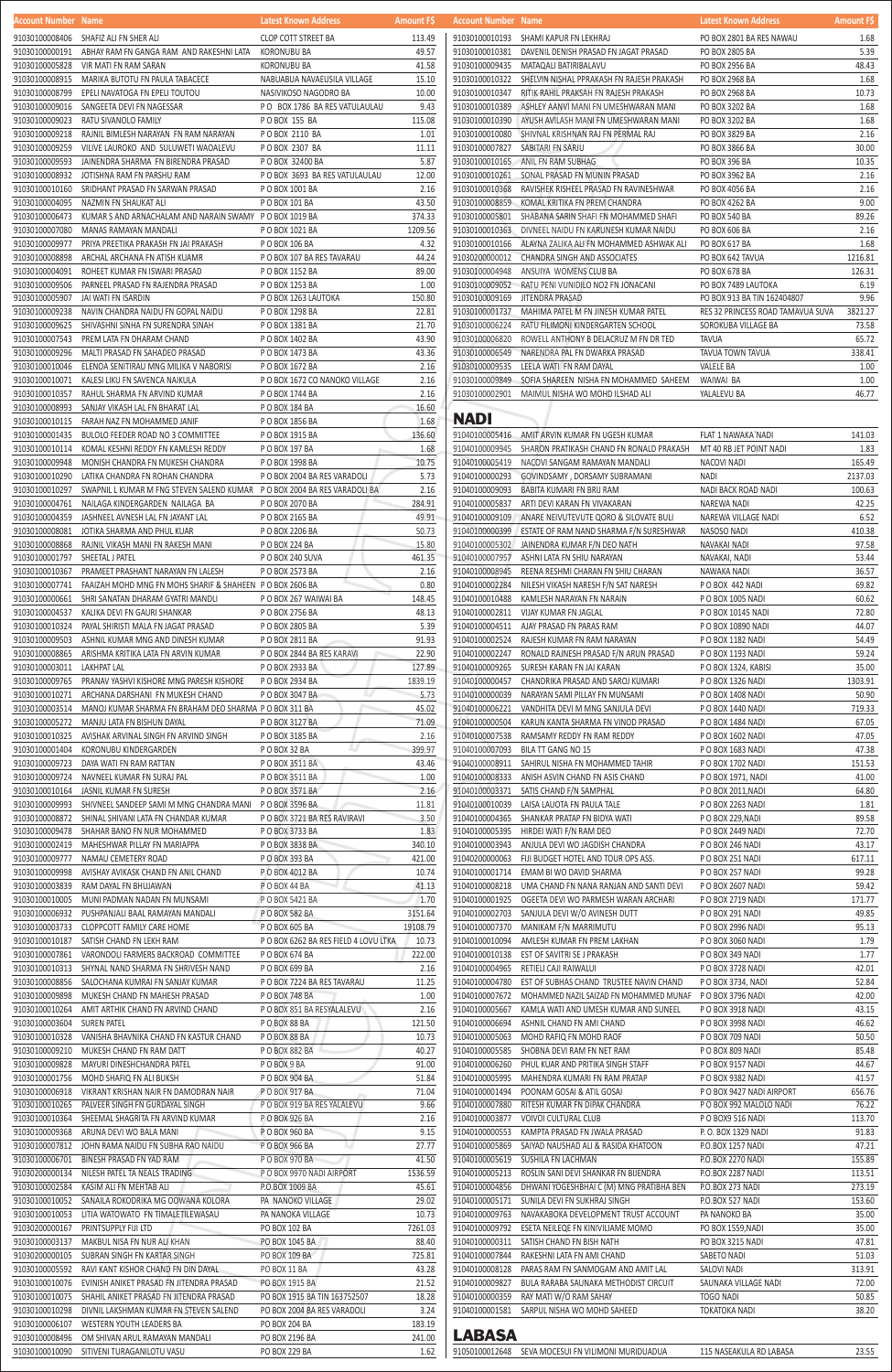| Account Number Name |                                                                | Latest Known Address             | <b>Amount FS</b> | Account Number Name |                                                                                | Latest Known Address            | <b>Amount FS</b> |
|---------------------|----------------------------------------------------------------|----------------------------------|------------------|---------------------|--------------------------------------------------------------------------------|---------------------------------|------------------|
|                     | 91050100012545 AMRIKA PRASAD FN BUDH RAM                       | BATNIKAMA LABASA                 | 7.18             |                     | 91050100013984 SAIYAD SALMAN F/N SAIYAD RIZWAAN                                | P.O BOX 826 VUNIKA LABASA       | 0.32             |
| 91050100012611      | SAREN WATI FN DANIRAM                                          | <b>BATNIKAMA LABASA</b>          | 1.79             | 91050100007929      | MATAGALI KORORI                                                                | P.O.BOX 1326 LABASA             | 61.34            |
| 91050100004997      | HANS RAJI D/O BHAWANI PRASAD                                   | <b>BULILEKA LABASA</b>           | 349.87           | 91050100006684      | ANJANA DEVI F/N KRISHNA                                                        | P.O.BOX 1716 LABASA             | 91.18            |
|                     |                                                                |                                  |                  |                     |                                                                                |                                 |                  |
| 91050100012106      | SHIVNEEL UMESH HARAKH FN UMESH PRASAD                          | <b>BULILEKA LABASA</b>           | 1.86             | 91050100006127      | RITNESH CHAND S/O SUBHAS CHAND                                                 | P.O.BOX 1795 NAGIGI             | 99.73            |
| 91050100004930      | SEREANA VAKANADAKUYA                                           | C/- LABASA HOSPITAL LABASA       | 54.02            | 91050100009534      | BHUPENDRA PRASAD F/N RAM AUTAR                                                 | P.O.BOX 22 LABASA               | 53.17            |
| 91050100002359      | SETITA SAVUTINI                                                | C/- LABASA POLICE BARRACK        | 51.42            | 91050100007687      | TABACAKACAKA NADURI MACUATA                                                    | PO BOX 1326 LABADA              | 518.80           |
| 91050100006205      | TELECOM SPORTS & SOCIAL CLUB NORTHERN                          | C/- TELECOM FIJI LABASA          | 194.98           | 91050100005748      | NAVEENA NANDITA RAM D/O KASI RAM                                               | PO BOX 1388 LABASA              | 42.44            |
| 91050100004660      | NATIONAL YOUTH TRAINING CENTRE,LABASA                          | C/-MINISTRY OF YOUTH AND SPORTS, | 124.92           | 91050100008454      | LODONI OLD BOYZ CLASS OF 90'S                                                  | PO BOX 1454 LABASA              | 43.24            |
| 91050100013559      | ASHISH MAHARAJ FN NARENDRA CHAND                               | C/- MUSLIM PRIMARY LABASA        | 5.39             | 91050100006880      | SHIU NARAYAN & SURSATI W/O SHIU NARAYAN                                        | PO BOX 2570 LABASA              | 46.06            |
|                     |                                                                |                                  |                  |                     |                                                                                |                                 |                  |
| 91050100008538      | RAKESH PRASAD F/N MANI LAL                                     | DAKU WAINIKORO LABASA            | 810.91           | 91050100005528      | SAINZ YASMIN NISHA D/O MOH'D TAHIR                                             | PO BOX 2656 LABASA              | 91.00            |
| 91050100004283      | DIRIKPHAL F/N LACHMAN                                          | <b>DREKETI</b>                   | 102.81           | 91050100007364      | HAZRA BI D/O KASIM                                                             | PO BOX 3914 LABASA              | 46.98            |
| 91050100011953      | RAVNIL SHANKAR MN SHIU PALI                                    | DREKETI LABASA                   | 10.93            |                     | 91050100007286 SAIYAD IMRAAZ S/O SAIYAD RAHIMAN                                | PO BOX 4976 LABASA              | 47.76            |
| 91050100011643      | MOHAMMED SHAKEEL FN MOHAMMED HAMID                             | KOROWIRI LABASA                  | 2.06             | 91050100006519      | RONEEL KUMAR RAM S/O RAMA                                                      | PO BOX 504 LABASA               | 359.47           |
| 91050100012520      | KRISHNEEL PRASAD FN ISRI PRASAD                                | KOROWIRI LABASA                  | 0.54             |                     | 91050100007855 NARAYAN SINGH F/N DULLU SINGH                                   | PO BOX 82 LABASA                | 501.63           |
|                     |                                                                |                                  | 1.88             | 91050100003890      |                                                                                |                                 | 12.22            |
|                     | 91050100011961 SHABNAM SARIKA PRASAD F/N RAJENH PRASAD         | KURUKURU WAINIKORO               |                  |                     | JAI CHAND KARAN F/N RAM KARAN                                                  | QELEMUMU                        |                  |
|                     | 91050100003356 INDRA WATI F/N RAM NARAYAN                      | LAGALAGA LABASA                  | 181.57           | 91050100011435      | JOSEVATA VANUALAILAIKONATEWA                                                   | QELEMUMU LABASA                 | 1.99             |
|                     | 91050100012734 SHANTI LAL FN BIKRAM NAND                       | LOWCOST BULILEKA                 | 1.75             |                     | 91050100012242 FOOTPRINTS YOUTH CLUB                                           | QELEWAQA LABASA                 | 66.85            |
| 91050100013553      | NAUSHAD ALI FN SAUKAT ALI                                      | <b>MUSLIM PRIMARY</b>            | 1.62             | 91050100003769      | CHANDRA WATI & PREMILA NARAYAN                                                 | SALUSALU STREET                 | 49.19            |
| 91050100012902      | KESHNI LATA FN PREM CHANDAR                                    | NABOUWALU VUNIVAU BUA            | 7.12             | 91050100013244      | VARANISESE ROKOWATI FN TIMOCI LAKEVU                                           | SIBERIA LABASA                  | 10.73            |
| 91050100012338      | MANI RAM FN TULSI RAM                                          | NALEBA LABASA                    | 6.00             | 91050100013262      | RATU SIMIONE NAWAVOLI NAKAUVARI                                                | SIBERIA LABASA                  | 10.73            |
|                     |                                                                |                                  |                  |                     |                                                                                |                                 |                  |
| 91050100013498      | JEMESA MALUMUVERE FN KOLINIO LIGAIKORO                         | NAMARA LABASA                    | 2.16             |                     | 91050100011975 ASHNEEL AMITESH KUMAR FN RAVINDRA KUMAR                         | TABIA LABASA                    | 12.86            |
| 91050100013032      | LOUISA FIPE BRADBERG FN YACA BRADBERG                          | NAODAMU HOUSING                  | 1.70             | 91050100013925      | WAISEA RACIWAU FN EMORI MATANA                                                 | TABIA LABASA                    | 1.68             |
| 91050100002994      | MERIANA ODEAN                                                  | NASEAKULA LABASA                 | 165.94           | 91050100002046      | RAM BRIJ F/N BHAGWAN DIN                                                       | <b>VUNICUICUI</b>               | 88.85            |
| 91050100012437      | MARRY PECKHAM FN DANIEL PECKHAM                                | NASEAKULA LABASA                 | 10.85            | 91050100012486      | JOVILISI RAVUGA MN LITIA VINAU                                                 | <b>VUNIKA LABASA</b>            | 1.81             |
|                     | 91050100013556 KOMAL KARISHMA MAHARAJ                          |                                  | 1.68             | 91050100013348      | LOSAVATI VUINADI FN RATU APENISA                                               | VUNIKA LABASA                   | 10.73            |
|                     |                                                                | NAVUDI SEAQAQA                   |                  |                     |                                                                                |                                 |                  |
| 91050100013407      | MOHINI RADHIKA SHYAM FN GUN SIYAM                              | P O BOX 1206 LABASA              | 2.16             |                     | 91050100013695 SHAZIYANA SHABNEES BI FN SAIYAD IRFAAN                          | VUNIKA LABASA                   | 1.68             |
| 91050100013107      | BABISHNA BARTI FN SUSENDRA KUMAR                               | P O BOX 1321 LABASA              | 2.16             | 91050100002980      | SUNITA WATI W/O SURYA DEO SHARMA                                               | <b>VUNIMOLI</b>                 | 46.11            |
|                     | 91050100013155 AJESHWAR LAL FN PRAVIN LAL                      | P O BOX 1321 LABASA              | 5.40             | 91050100013220      | ARSHAD HUSSAIN FN SABIT HUSSAIN                                                | <b>VUNIMOLI LABASA</b>          | 3.67             |
| 91050100013197      | GYAN WATI FN GAYA PRASAD                                       | P O BOX 1321 LABASA              | 1.68             |                     | 91050100013251 NIRMAL KUMAR TWIN II F/N JAWAHIR LAL                            | <b>VUNIMOLI LABASA</b>          | 1.68             |
| 91050100013206      | NIVNEEL PRITESH NAND FN NITYA NAND                             | P O BOX 1321 LABASA              | 2.43             |                     |                                                                                | <b>VUNIVAU LABASA</b>           | 116.38           |
|                     |                                                                |                                  |                  |                     |                                                                                |                                 |                  |
| 91050100013387      | DILAISA TAUKEINISALA FN VILIAME KULATI                         | P O BOX 1321 LABASA              | 1.08             | 91050100013682      | FINAU TALATOLU FN SULU TALATOLU                                                | VUNIVAU LABASA                  | 1.68             |
|                     | 91050100013445    FARAZ MOHAMMED FN FARUK MOHAMMED             | P O BOX 1321 LABASA              | 2.16             |                     | 91050100013692 SHIVANI DEVI SURESH FN SURESH                                   | VUNIVAU LABASA                  | 1.68             |
|                     | 91050100013482 SHAYAL PRITIKA CHAND FN UMESH                   | P O BOX 1321 LABASA              | 2.16             | 91050100013709      | ILAITIA YALIWASAWASA VUSOLO FN LAITIA                                          | VUNIVAU LABASA                  | 10.73            |
|                     | 91050100013483 MANAINI VELAROI FN KOLINIO LIGARAKI             | P O BOX 1321 LABASA              | 2.16             | 91050100013716      | PENINA VALEVIRIKI FN EPARAMA TEVITA                                            | VUNIVAU LABASA                  | 0.86             |
| 91050100013511      | DOREEN SHARON ROSE WAQAWAI FN NEMANI                           | P O BOX 1321 LABASA              | 2.16             | 91050100013723      | PITA RAKAVONO JONIOR FN PITA MAQE                                              | VUNIVAU LABASA                  | 0.27             |
|                     |                                                                |                                  |                  |                     |                                                                                |                                 |                  |
| 91050100013535      | MOHAMMED ZAVED ADBULLAH                                        | P O BOX 1321 LABASA              | 2.16             | 91050100013724      | SHAHEEN SHAHANA BI FN EUNUSH KHAN                                              | VUNIVAU LABASA                  | 3.24             |
|                     | 91050100013536 AKOSITA MATAKI FN OLITA TAVOI                   | P O BOX 1321 LABASA              | 2.16             |                     | 91050100011138 EPELI R ROBODULU                                                | WAILEVU LABASA                  | 2.42             |
|                     | 91050100013550 MUHAMMED MASRUR KHAN FN MOHD WAHID              | P O BOX 1321 LABASA              | 2.16             |                     | 91050100012225 VIJAY SINGH FN JAI SINGH                                        | WAILEVU LABASA                  | 1.84             |
|                     | 91050100013601 MERESIANA ADITAVALAKI TAGITECI                  | PO BOX 1321 LABASA               | 2.16             |                     | 91050100013330 MOHAMMED WASEEM FN MOHAMMED AZAM                                | WAILEVU LABASA                  | 0.54             |
|                     | 91050100013602 SAVAI VAKAOBA FN MACIU ARE MATALAU              | P O BOX 1321 LABASA              | 2.16             |                     | 91050100013661 SIMAL LATA FN SURESH LAL                                        | WAILEVU LABASA                  | 2.16             |
|                     |                                                                |                                  |                  |                     |                                                                                |                                 |                  |
|                     | 91050100013781 MELINDA JULIE LORAINE SEMISI                    | P O BOX 1321 LABASA              | 2.16             |                     | 91050100012826 LOATA TAOLE FN PUPENI VEIKAUYAKI                                | WAILEVU PRIMARY SCH             | 1.73             |
|                     | 91050100013782 VIKASHNI VISHALNI PRASAD                        | P O BOX 1321 LABASA              | 2.16             |                     |                                                                                |                                 |                  |
| 91050100013783      | SULUETI DINAYAME TATIKI MN MARISILINA                          | P O BOX 1321 LABASA              | 3.24             | <b>SIGATOKA</b>     |                                                                                |                                 |                  |
| 91050100013987      | SHAYAL SWASTIKA DEVI FN SUREND PRASAD                          | P O BOX 1321 LABASA              | 2.16             |                     | 91060100005627 AVINESH SHARMA F/N BADRI NARAYAN SHARMA                         | KAVANAGASAU SIGATOKA            | 84.25            |
| 91050100012772      | HUMES INDUSTRIES LABASA SOCIAL CLUB                            | PO BOX 133 SUVA                  | 158.00           | 91060100000032      | <b>GAU KARAN FN BUDHU</b>                                                      | <b>SIGATOKA</b>                 | 79.70            |
| 91050100013480      | PAULA CIWA FN MAKIPANI SAQANI                                  | PO BOX 140 LABASA                | 2.16             |                     | 91060100000172 MANI BEN WO POONAM BHAI                                         | C/- PATEL BROS                  | 6200.18          |
|                     |                                                                |                                  |                  |                     |                                                                                |                                 |                  |
|                     | 91050100012542 RAHUL DEWAKAR FN ROHIT DEWAKAR                  | PO BOX 1706 LABASA               | 0.09             |                     | 91060100000238 SANMOGAM FN TARPANNA                                            | C/-CUVU SIGATOKA                | 186.46           |
| 91050100009987      | RITANSHA PRASAD M FNG RINESH PRASAD                            | P O BOX 1733 LABASA              | 321.00           | 91060100000667      | SUBRAIL GOUNADAR F/N KALIWARDAN                                                | LOMAWAI SIGATOKA                | 57.93            |
| 91050100013433      | NAZIRA FAZILAT NISHA FN MOHAMMED AYUB KHAN P O BOX 1979 LABASA |                                  | 2.16             |                     | 91060100004652 ARUN LATA FN KAMAL DEO                                          | NABAKA VALLEY RD SIGATOKA       | 132.46           |
| 91050100012421      | JAWAHIR FN MANGRU                                              | P O BOX 198 LABASA               | 50.00            |                     | 91060100000624 MUNSAMI GOUNDER F/N KUPPA GOUNDER                               | NADRALA                         | 92.56            |
|                     | 91050100013569    FABIANO TAMAICINA FN SOWANI LESIBOBO         | P O BOX 2 LABASA                 | 2.16             | 91060100001007      | ANURITA DEVI WO SUDESH CHAND                                                   | OLO OLO SIGATOKA                | 147.47           |
|                     |                                                                |                                  |                  |                     |                                                                                |                                 |                  |
|                     | 91050100013940 JACK RONALD HILL FN ROSS HILL                   | P O BOX 2 VAKAMASISUASUA LABASA  | 1.08             | 91060100004808      | SIDHARATH SHANEEL ANAND                                                        | OLOSARA SIGATOKA                | 138.00           |
|                     | 91050100010586 SARITA DEVI FN RAMPAL SINGH                     | P O BOX 2032 LABASA              | 696.22           | 91060100006126      | JECK AMZAD ALI FN TAHIR ALI                                                    | OLOSARA STKA                    | 5.41             |
| 91050100013887      | INDARLATA FN JIAWAN                                            | PO BOX 2264 LBSA                 | 12.46            | 91060100005687      | RASHIKA MANI FN SHASHI KANT MANI                                               | P A KAVANAGASAU SIGATOKA        | 2.19             |
|                     | 91050100012955 SHACHIN DEO FN AMAR DEO                         | P O BOX 2462 LABASA              | 12.50            | 91060100006029      | MOSESE GERE FN URAIADAVU NO.III                                                | P A KEIYASI SIGATOKA            | 10.73            |
|                     | 91050100012412 ARVEEN CHAND FN RUPAN                           | P O BOX 2532 LABASA.             | 1.81             | 91060100005191      | SULUANA RALAGI FN KELEMANI NAVUCI                                              | P A RAIWAQA                     | 0.01             |
|                     |                                                                |                                  | 5.39             |                     |                                                                                |                                 | 10.00            |
|                     | 91050100013089 SHEEMAL SWASTIKA DEVI FN RAJENDRA KUMAR         | P O BOX 281 LABASA               |                  | 91060100005190      | MAITE VAKASI FN SEMI KANACAGI                                                  | P A VATUKARASA                  |                  |
|                     | 91050100013174 ASHIKA ARCHANA DEVI F/N RAJESH KUMAR            | P O BOX 281 LABASA               | 4.32             | 91060100005166      | AKOSITA LOVOITUA FN JOSEFA VETAWA                                              | P A VATUKARASA SIGATOKA         | 10.00            |
|                     | 91050100013454 RAVINESH NAIDU FN PAULUS                        | P O BOX 281 LABASA               | 1.08             |                     | 91060100005171 NAPOLIONI ADONI NO 3 FN MANOA KOROTOLU                          | P A VATUKARASA SIGATOKA         | 15.00            |
| 91050100013481      | RABNEEL RETESHWAR NANDAN                                       | PO BOX 281 LABASA                | 10.73            | 91060100005736      | IREEN LATA FN SATENDRA KUMAR                                                   | P O BOX 1002 SIGATOKA           | 44.00            |
| 91050100013800      | ARVIN KUMAR FN SATEN KUMAR                                     | PO BOX 281 LABASA                | 0.54             | 91060100005975      | VILIKESA BOLA FN JOSEVA KAMANALAGI SATAVU                                      | P O BOX 1212 SIGATOKA           | 10.20            |
| 91050100013828      | SALVEEN KUMAR FN RAVIND KUMAR                                  | PO BOX 281 LABASA                | 10.73            | 91060100005399      | NALINI VANDHANA RAM FN PARAS RAM                                               | P O BOX 1461 SIGATOKA           | 484.70           |
|                     |                                                                |                                  | 2.16             |                     |                                                                                |                                 | 2.18             |
|                     | 91050100013852 JONE TAGIME FN APENISA CIWA                     | P O BOX 281 LABASA               |                  | 91060100005701      | JANICE PRIYATA GOUNDAR FN JITENDRA GOUNDAR PO BOX 1517 SIGATOKA                |                                 |                  |
| 91050100013860      | SHEENAL SHIVANI MAHARAJ FN BHIM DEO                            | P O BOX 2814 LABASA              | 2.16             | 91060100005632      | AVISHIKA AKANSHA SHARMA M FG AVINESH                                           | P O BOX 1517 SIGATOKA           | 17.44            |
| 91050100011097      | VUNIMOLI SECONDARY SCHOOL                                      | PO BOX 294 LABASA                | 912.47           | 91060100005263      | ESEROMA WAIDAI FN PENIASI ROLOLAQA                                             | P O BOX 156 SIGATOKA            | 29.96            |
|                     | 91050100010816 NADUTA WAILEVU YOUTH CLUB                       | P O BOX 2981, LABASA.            | 63.60            | 91060100005137      | MEREISI WAQE WO EMORI KURISAQILA                                               | P O BOX 1659 SIGATOKA           | 5.00             |
|                     | 91050100013431 SHAHIL SHANAL CHAND FN SUSHIL CHAND             | P O BOX 3095 LABASA              | 2.16             | 91060100005299      | NITIN NITESH KUMAR FN SUGRIM KUMAR                                             | P O BOX 1727 SIGATOKA           | 44.00            |
|                     | 91050100013986 AFROZ ISHTIAK DEAN FN IMAM DEAN                 | P O BOX 318 NASEAKULA LABASA     | 10.73            | 91060100005618      | VINAY VISHAL DATT FN SHIU DATT                                                 | P O BOX 187 SIGATOKA            | 1.84             |
|                     | 91050100013422 SHAYAL PRITIKA LATCHMI FN GANPAT                | P O BOX 325                      | 2.16             | 91060100005643      | DEVANAND FN KISSUN DATT                                                        | P O BOX 20 SIGATOKA             | 1.84             |
|                     |                                                                |                                  |                  |                     |                                                                                |                                 |                  |
| 91050100014074      | SEMI DECEI FN EPELI LUTUA                                      | P O BOX 329 LABASA               | 1.08             | 91060100005637      | AVESECH ANAND FN DEVANAND                                                      | P O BOX 20 SIGATOKA             | 10.89            |
| 91050100012166      | VINEET VISHAL SHARMA FN SHALEND SHARMA                         | PO BOX 3418 LABASA               | 1.84             | 91060100005704      | SAHIL VIJAY SINGH FN SANJIT RAJ SINGH                                          | P O BOX 20 SIGATOKA             | 2.18             |
| 91050100012665      | AISAKE SEVUKIWAI FN ANASA SEVUKIWAI                            | P O BOX 3468, LABASA             | 4.28             | 91060100005692      | SANJESHNI MALA FN RAJESH KUMAR                                                 | P O BOX 20 SIGATOKA             | 2.19             |
| 91050100012483      | SHEENAL MALA FN SHIU BARAN                                     | P O BOX 3596 LABASA              | 0.03             |                     | 91060100005641 SHANTTNAM PAWAN SINGH FN SANJAY RAJ SINGH PO BOX 20 SIGATOKA    |                                 | 2.19             |
|                     | 91050100012652 VIMLA FN HARDIN                                 | POBOX 3697, LABASA               | 41.00            | 91060100004909      | NABOUTINI VILLAGE DEVELOPMENT FOUNDATION                                       | P O BOX 215 KOROLEVU            | 66.85            |
| 91050100014016      | NAYHANTA DARSHNI GOUNDAR                                       |                                  | 2.15             | 91060100005271      | ALIPATE ULUNISAU& MANASA NAWAKULA                                              | P O BOX 270 SIGATOKA            | 92.64            |
|                     |                                                                | P O BOX 3711 LBSA                |                  |                     |                                                                                |                                 |                  |
| 91050100013837      | RAMEN PRAKAS DEO FN MUNI DEO                                   | P O BOX 3723 LABASA              | 10.73            | 91060100005519      | LEONA MAVIS RAM M MG MAVOA CEVAIBAU                                            | P O BOX 275 SIGATOKA            | 3.45             |
| 91050100011414      | ABLEEN ATHIKA MANI FN SUBARMANI                                | P O BOX 3808 LABASA              | 2757.15          | 91060100005806      | HERALD SATENDRA PAL CHAUDHARY FN AJAI PAL                                      | P O BOX 277 SIGATOKA            | 44.00            |
|                     | 91050100011063 SIMITA DEVI MAHARAJ FN KAMAL DEO                | P O BOX 3962 LABASA              | 58.88            |                     | 91060100005563 SURENDRA PRASAD FN BINESSARI                                    | P O BOX 329 SIGATOKA            | 80.10            |
|                     | 91050100013538 LELEI LIVASIGA FN SAMISONI NAUVI 2              | PO BOX 3969 LABASA               | 2.16             |                     | 91060100005700 NAVINESH SL CHAND M MG NALINI DEVI GOUNDAR P O BOX 449 SIGATOKA |                                 | 2.18             |
| 91050100012659      | ASHNIL SAMI FN LATCHMAN SAMI                                   | P O BOX 4088 LABASA              | 1.77             | 91060100005689      | DHIVNESH S CHAND MNG NALINI DEVI GOUNDAR                                       | P O BOX 449 SIGATOKA            | 2.19             |
|                     |                                                                |                                  |                  | 91060100005530      |                                                                                |                                 |                  |
| 91050100011320      | VIREND NAIR FN ACHUDAN NAIR                                    | P O BOX 411 LABASA               | 0.16             |                     | SEKOVE WAIDUARUA FN OVINI YASAWA                                               | P O BOX 678 NARORO SIGATOKA     | 0.07             |
| 91050100010117      | SIBERIA NAMOLI BRANCH ROAD                                     | PO BOX 4328 LABASA<br>W          | 138.39           | 91060100004795      | JOGI NAIDU FN APPALSAMI                                                        | P O BOX 72 SIGATOKA             | 94.00            |
| 91050100013438      | KAJAL KARISHMA PRASAD F/N RAAKESH PRASAD                       | P O BOX 436 LABASA               | 2.16             | 91060100006135      | COMBINE WATER PROJECT                                                          | P O BOX 742 SIGATOKA            | 787.64           |
| 91050100011566      | ASIF ALFAAZ ALI FN SHAUKAT ALI                                 | P O BOX 4406                     | 1.95             |                     | 91060100004133 SUNIL DUTT FN JAG DUTT                                          | P O BOX 767 KABISI              | 44.00            |
| 91050100014034      | SITIVENI CAVUILAGI M FNG RATU APENISA WAQA                     | P O BOX 4408 LBSA                | 10.73            | 91060100005679      | BINA DEVI SINGH FN GAGAN SINGH                                                 | P O BOX 772 SIGATOKA            | 41.00            |
| 91050100014048      | ALEFINA LULU NACEBA M FNG RATU APENISA                         | P O BOX 4408 LBSA                | 10.73            | 91060100004130      | LALIT KUMAR FN NARENDRA KUMAR                                                  | P O BOX 777 NACEVA              | 67.35            |
|                     |                                                                |                                  |                  |                     |                                                                                |                                 |                  |
| 91050100013967      | MAIKA RIWAI FN SENIANA MATEWALE                                | P O BOX 4414 LABASA              | 2.16             | 91060100004246      | DARUPATI                                                                       | P O BOX 8 KULUKULU SIGATOKA     | 48.36            |
| 91050100013797      | SWASTIKA NALISHA REDDY MN SABHIYA LATA                         | P O BOX 4452 LABASA              | 1.08             | 91060100005619      | DHIRENDRA KUMAR FN ISHWAR DAYAL                                                | P O BOX 853 SIGATOKA            | 1.84             |
| 91050100009642      | EST OF MOHD K ASLAM TRUSTEE MOHD TAHADIL                       | P O BOX 659 LABASA               | 217.96           | 91060100000393      | RAM SHARKAR FN RAM KHELAWAN                                                    | PO BOX 347 VALLEY ROAD SIGATOKA | 45.55            |
| 91050100011854      | RAM DEO FN SAM LAL                                             | P O BOX 76 LABASA                | 72.81            | 91060100001922      | ROHITESH MISHRA F/N RAKESH MISHRA                                              | RAKIRAKILEVU, SIGATOKA          | 0.56             |
| 91050100012828      | MATAQALI NAUDRAU                                               | P O BOX 7837 NASINU SUVA         | 41.00            | 91060100005134      | MEREWAI MALAI FN ATUNAISA KURICAU                                              | SIGATOKA                        | 95.96            |
|                     |                                                                |                                  |                  |                     |                                                                                |                                 |                  |
| 91050100013493      | JAINESH SEKAR FN CHANDAR SEKAR                                 | P O BOX 8 LABASA                 | 2.16             | 91060100004549      | SUBARMANI F/N PARAS RAM                                                        | VATIKAQARASA                    | 72.23            |
| 91050100013555      | JONE COLATA FN MOSESE SAUMAKI                                  | P O BOX 8 LABASA                 | 2.16             |                     |                                                                                |                                 |                  |
| 91050100013417      | KARTIK LAL FN SHIU LAL                                         | PO BOX 910 LBSA                  | 2.16             | <b>RAKIRAKI</b>     |                                                                                |                                 |                  |
| 91050100013593      | KINISENA SALAILAGI NAIQISAI FN SENIRUSI                        | P OBOX 9321 LABASA               | 2.16             | 91070100004820      | MUKESH CHAND FN SHIWAJI                                                        | <b>BAULEVU NAUSORI</b>          | 10.00            |
| 91050100013236      | ZAHIRA KHATOON BI FN ABDUL RAKIB                               | P.O BOX 1321 LABASA              | 5.93             | 91070100000961      | CHAAND KUMARI WO CHANKA LAL                                                    | C/-FSC LANE VAILEKA RAKIRAKI    | 302.91           |
| 91050100013606      | ZEEENIA FIZA BIN MOHAMMED FN MOHAMMED                          | P.O BOX 2 LABASA                 | 5.39             | 91070100005682      | KAIAVA KALAVO NO 2 FN ELONI RAVULO                                             | C/- P O BOX 10 NAMARA RAKIRAKI  | 4.84             |
|                     |                                                                |                                  |                  |                     |                                                                                |                                 |                  |